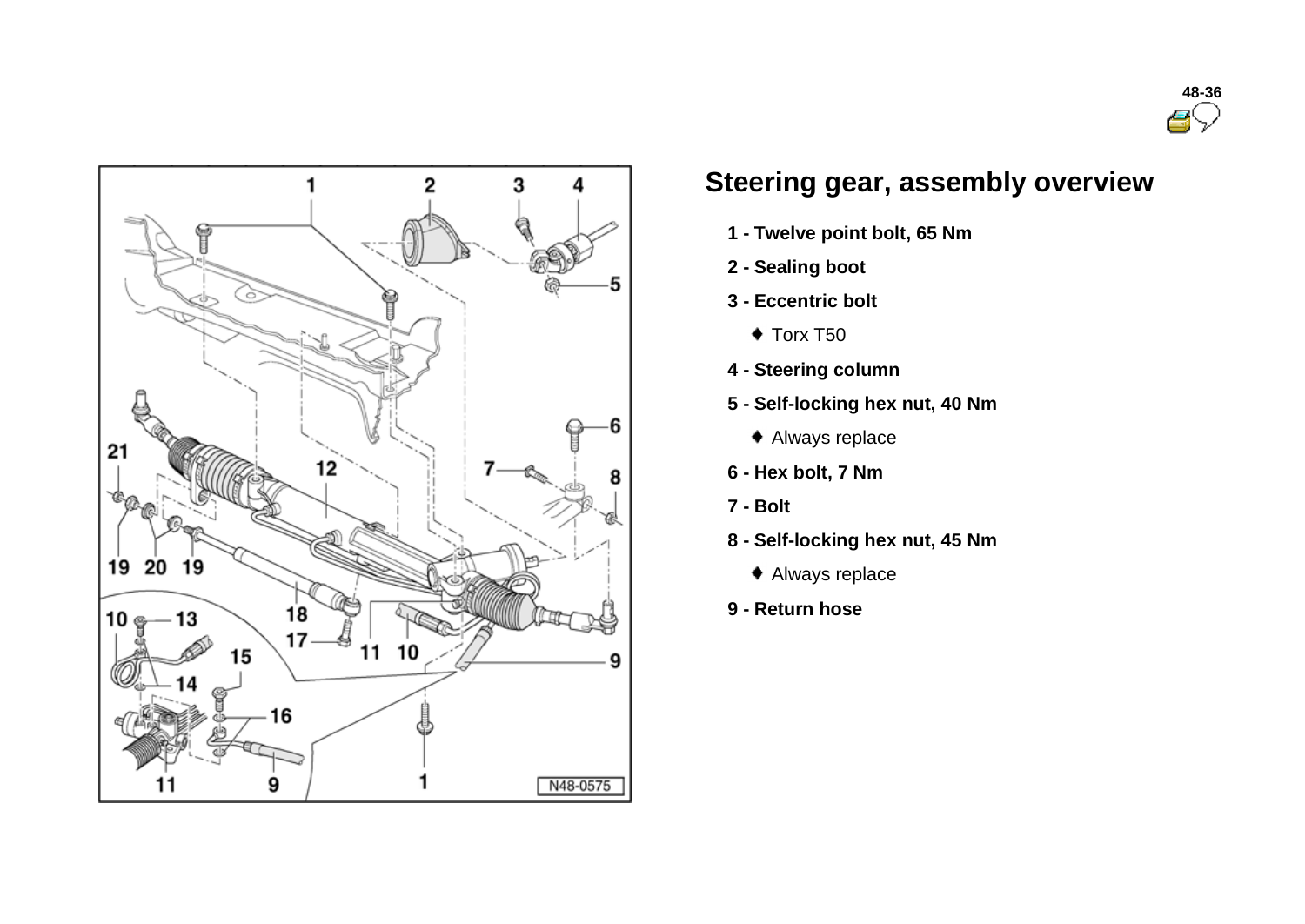



- **10 - Pressure hose**
- **11 - Hex key head bolt, 13 Nm**
- **12 - Power assisted steering gear with track rods**
- **13 - Banjo bolt, 40 Nm**
	- With integrated non-return valve
- **14 - Oil seal, 14 x 20**
	- Always replace
- **15 - Banjo bolt, 50 Nm**
- **16 - Oil seal, 16 x 22**
	- Always replace
- **17 - Hex bolt, 35 Nm**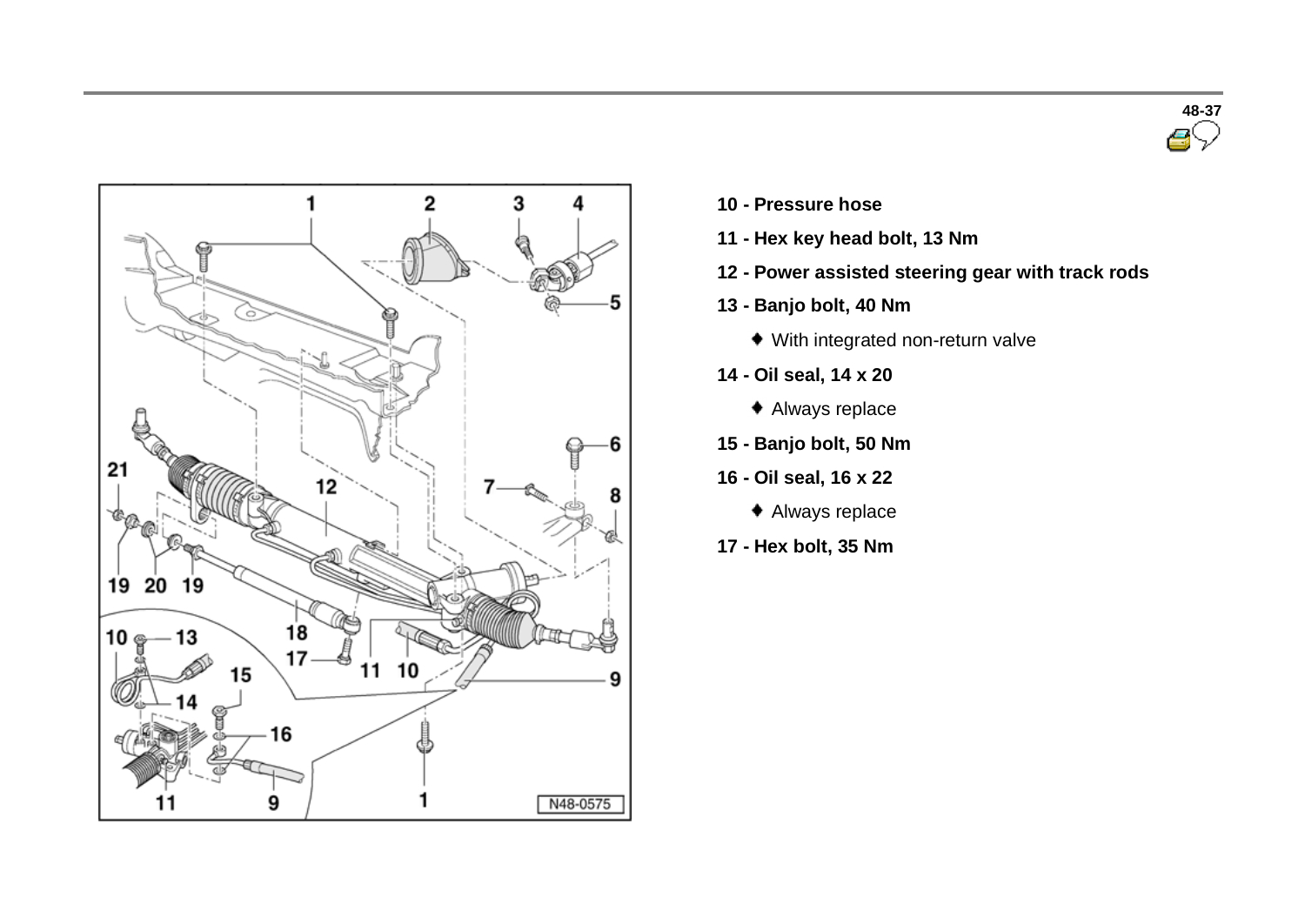



#### **18 - Steering damper**

Introduced in vehicles with 4 or 5 cylinder engines at a later stage in production

- **19 - Bushing**
- **20 - Rubber mounting**
	- Two part
- **21 - Hex nut, 10 Nm**
	- To loosen and tighten, counter hold on steering damper piston rod hex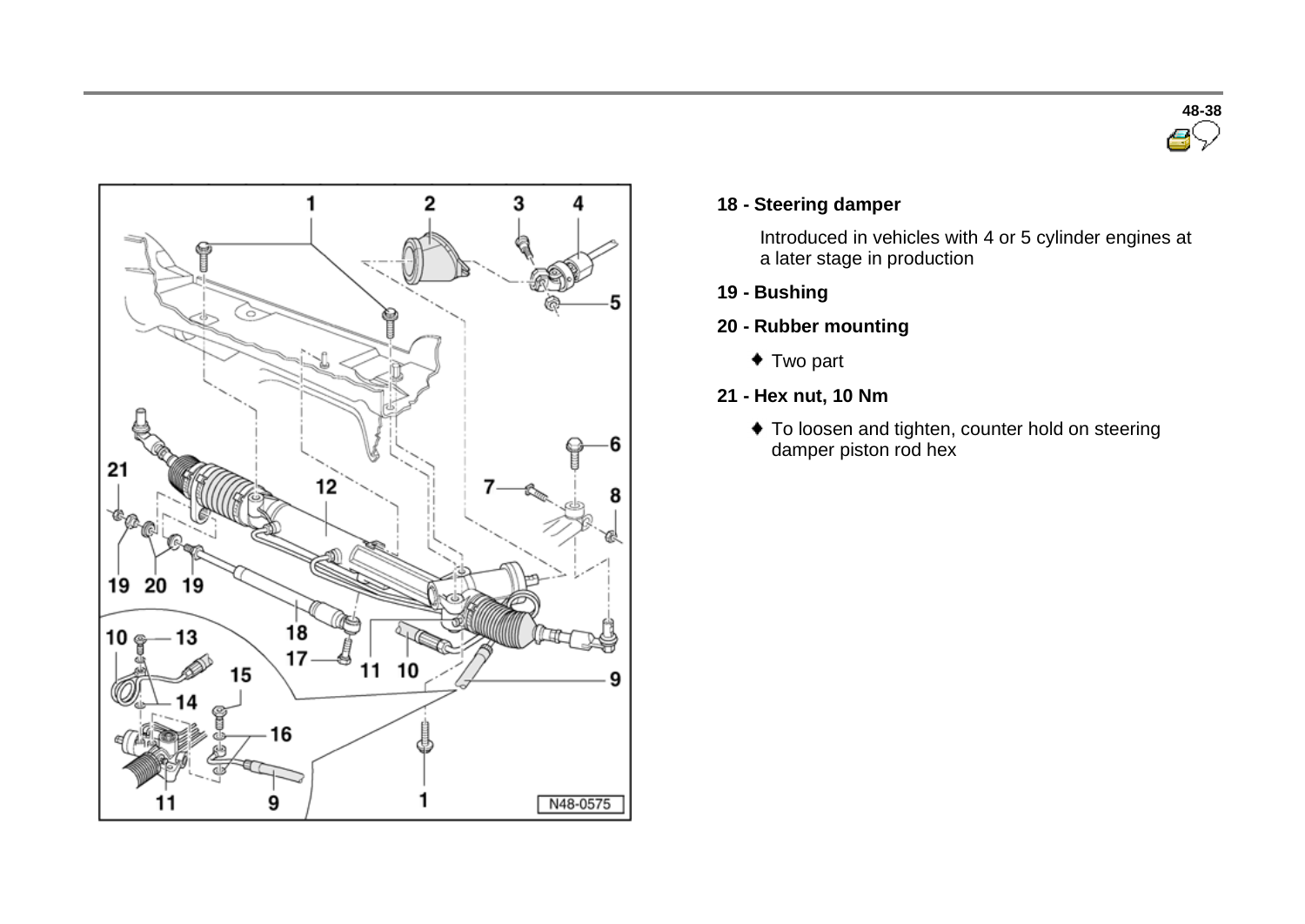**V.A.G 1332** ளு W00-0428



 $\blacktriangleleft$ 

 $\blacktriangleleft$ 

**Tie rods, removing and installing**

 **Special tools, workshop equipment, testers, measuring instruments and auxiliary items required** 

VAG 1332 Torque wrench

VAG 1923 Open end wrench attachment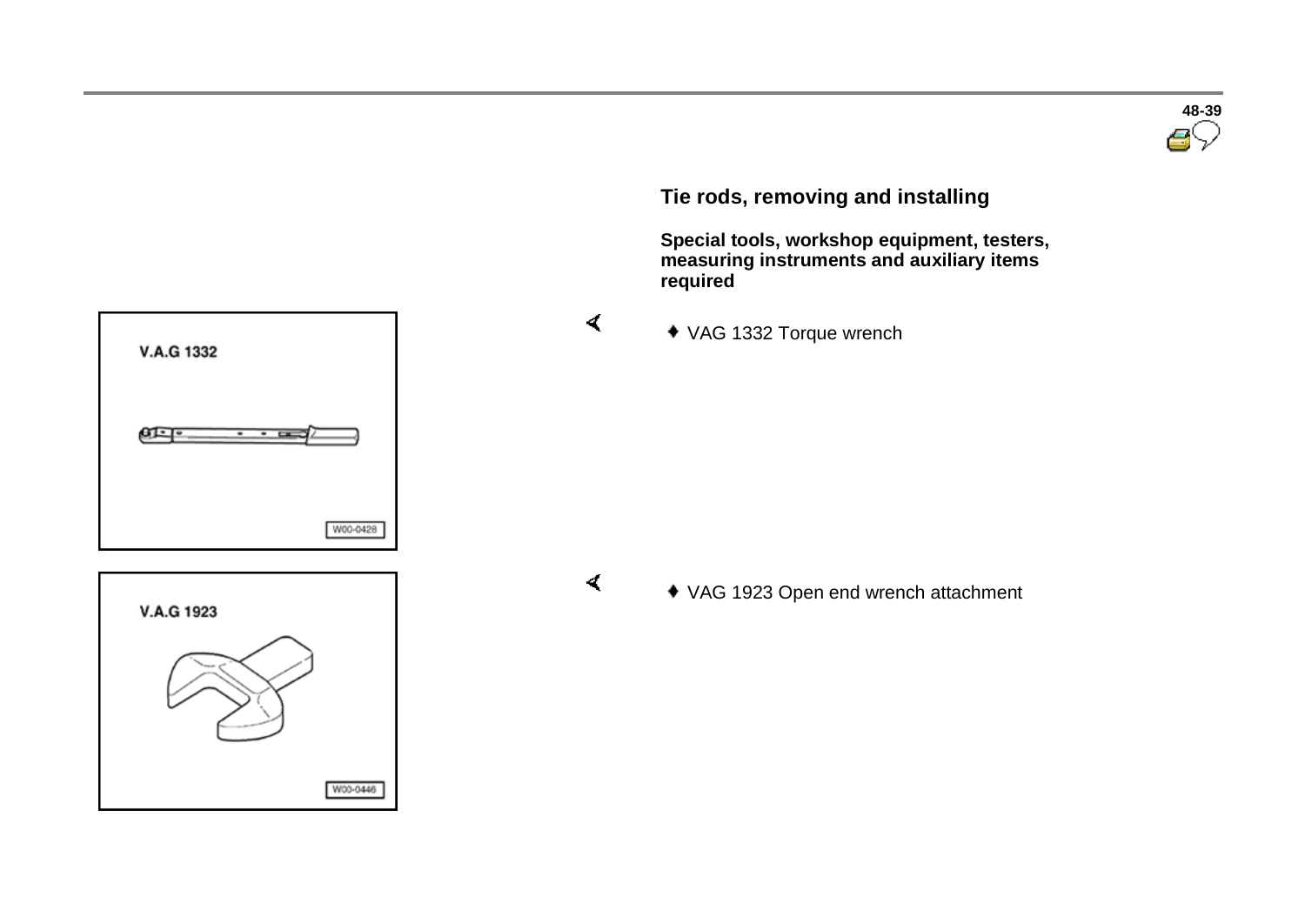

Left and right-hand tie rods are identical.

 They can be removed and installed with steering gear remaining installed.

### **Removing**

 $\blacktriangleleft$ 

 On vehicles with 5 valve engines, air cleaner and air line must be removed.

 To remove the left tie rod on vehicles with 4-cyl. engine additionally remove heat shield.

- Remove nut -2- and cross head screws -3-.
- Remove heat shield -1-.
- Remove front wheel.

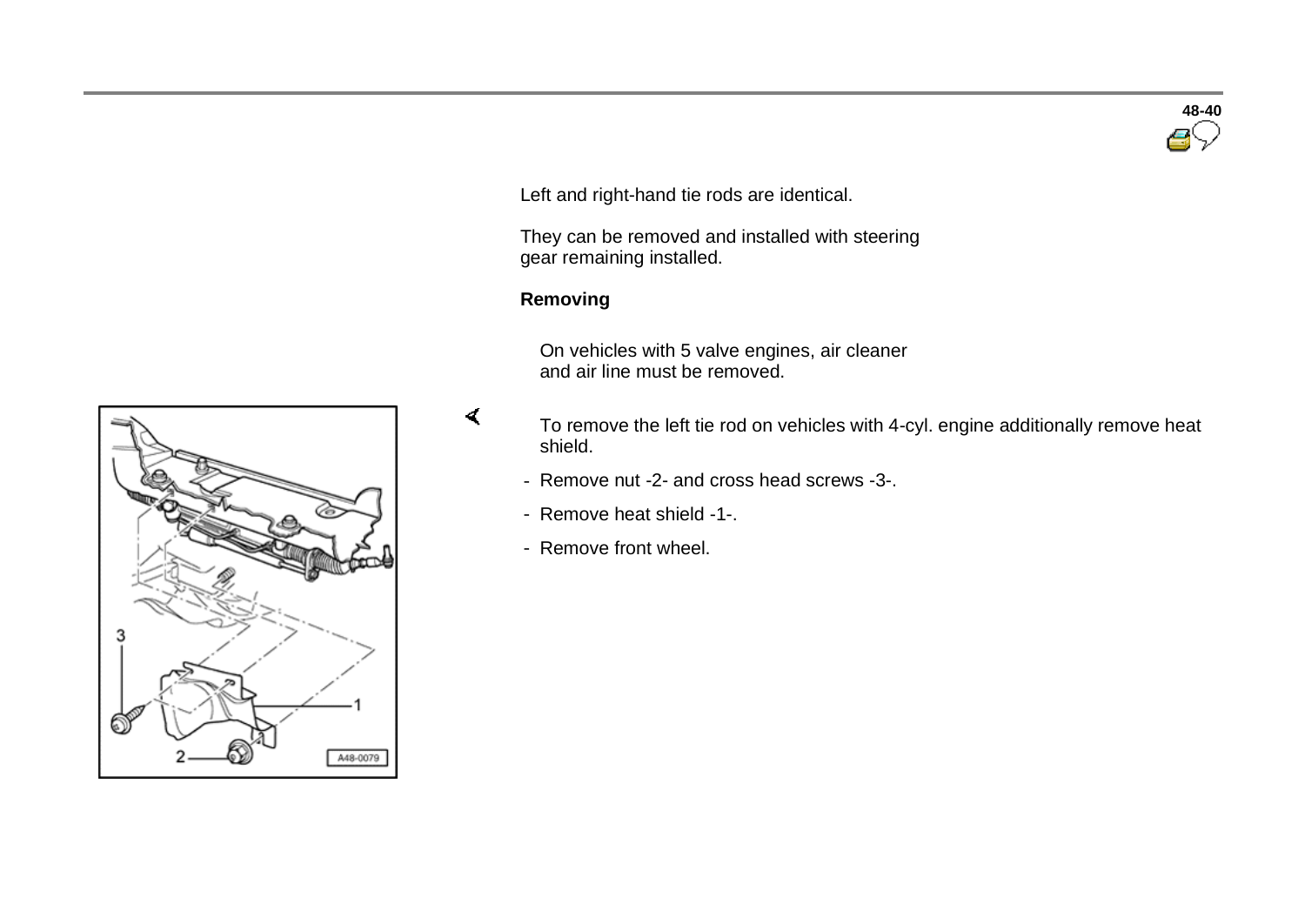

- Remove synthetic material nut -1-.
	- Pry out clips -2-.

 $\prec$ 

 $\prec$ 

- Take out cover for tie rod.



- Open clips on boot.

 Illustration shows tie rod for vehicles with V6 engine. On vehicles with 4-cyl. engine, open clip on steering gear.

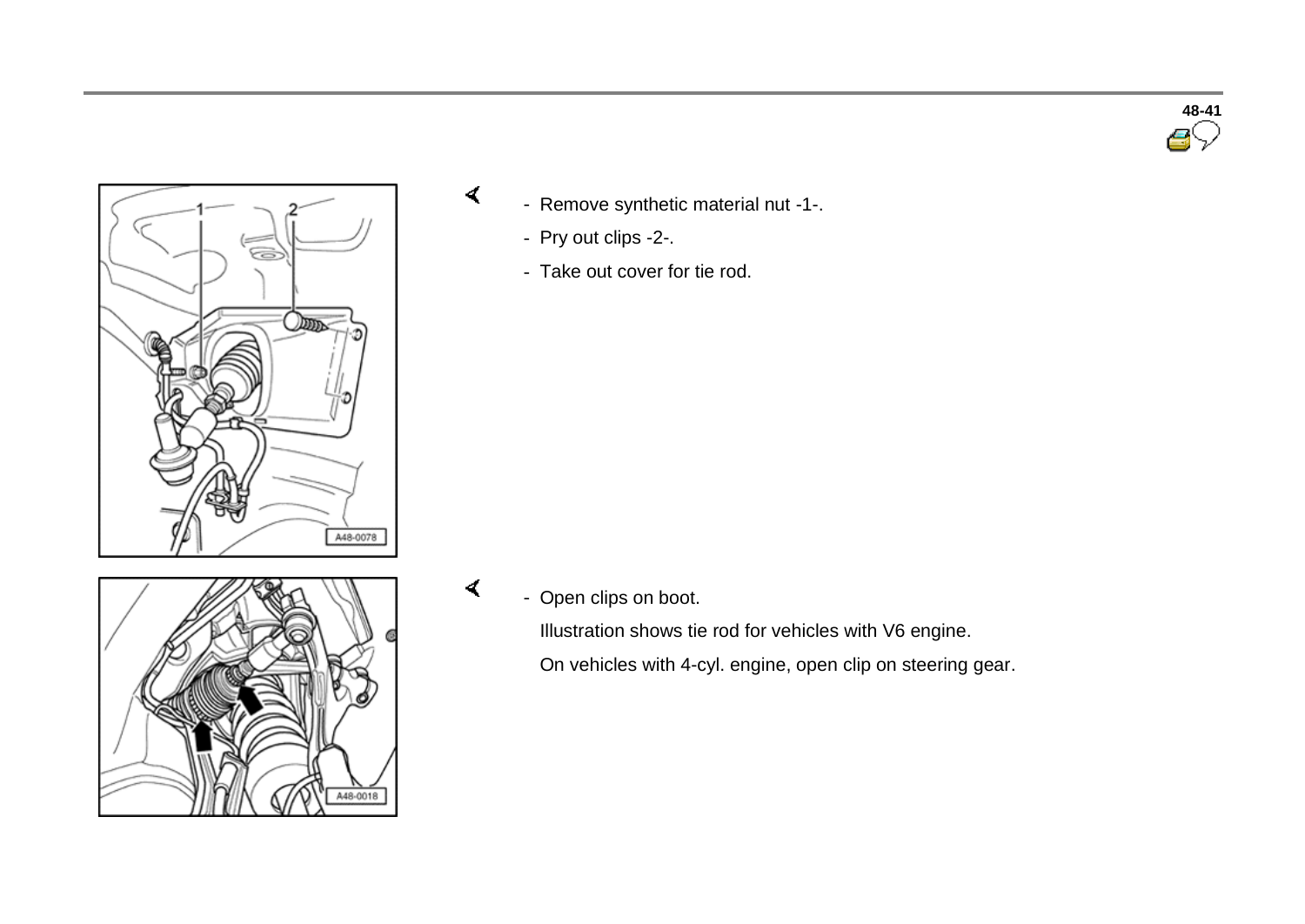





- Loosen bolts -3- and -4- and pull tie rod ball joint off downward.
	- Pull boot as far as possible outward.

 $\blacktriangleleft$ - Remove tie rod with VAG 1923.

### **Installing**

 $\sigma$ 

Install in reverse order.

- Checking suspension geometry  $\Rightarrow$  Page 44-2.

# **Tightening torque:**

tie rod to steering gear

Vehicles with 4-cylinder engine  $\Rightarrow$  Page 48-65, item 6

Vehicles with 6 or 8-cylinder engines  $=$  Page 48-68, item 7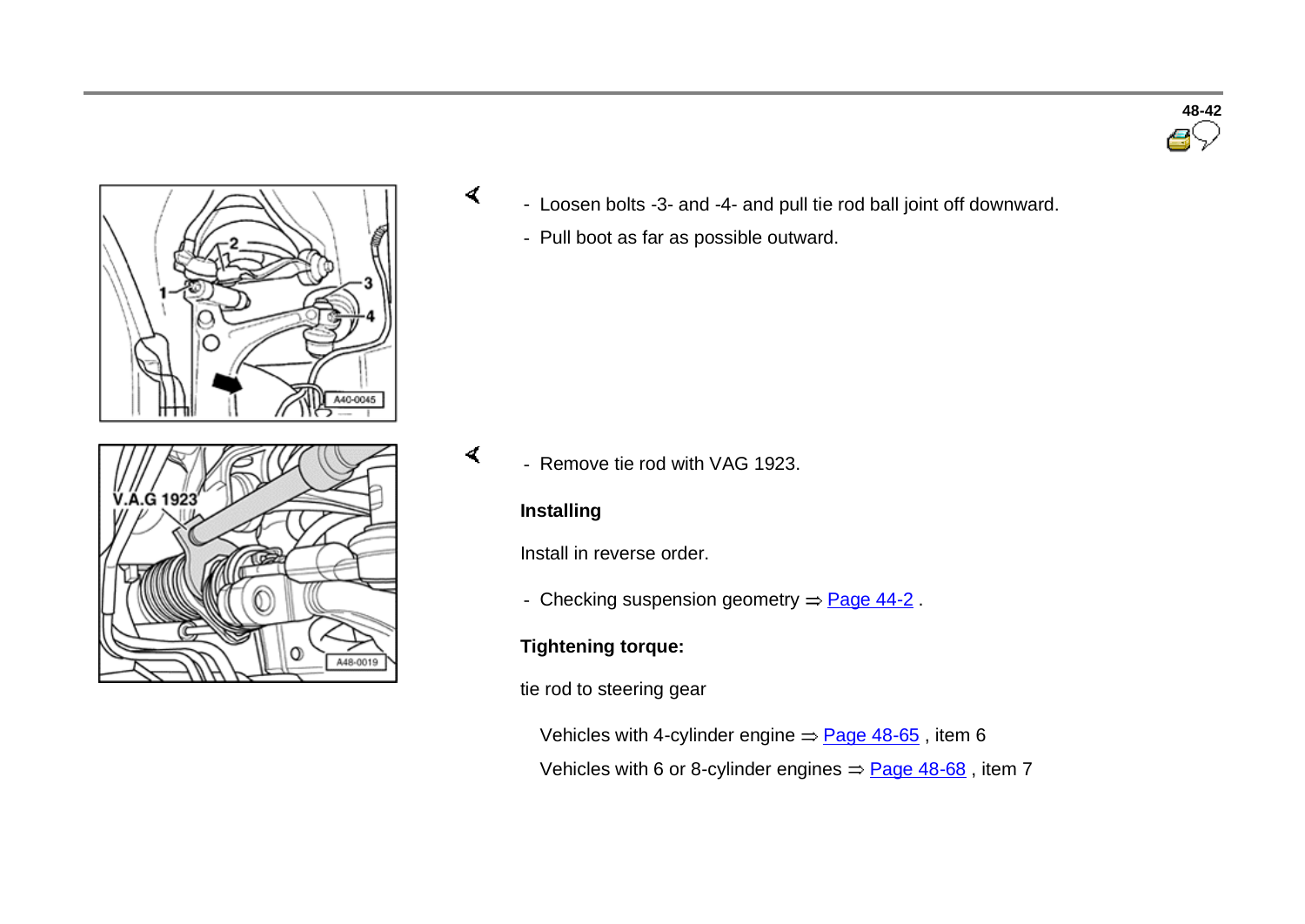

 **Steering gear, vehicles with 4 or 6 cylinder engines, removing and installing**

 **Special tools, workshop equipment, testers, measuring instruments and auxiliary items required** 



3094 W00-0079



 $\blacktriangleleft$ 

 $\blacktriangleleft$ 

VAG 1907 Steering centering bolt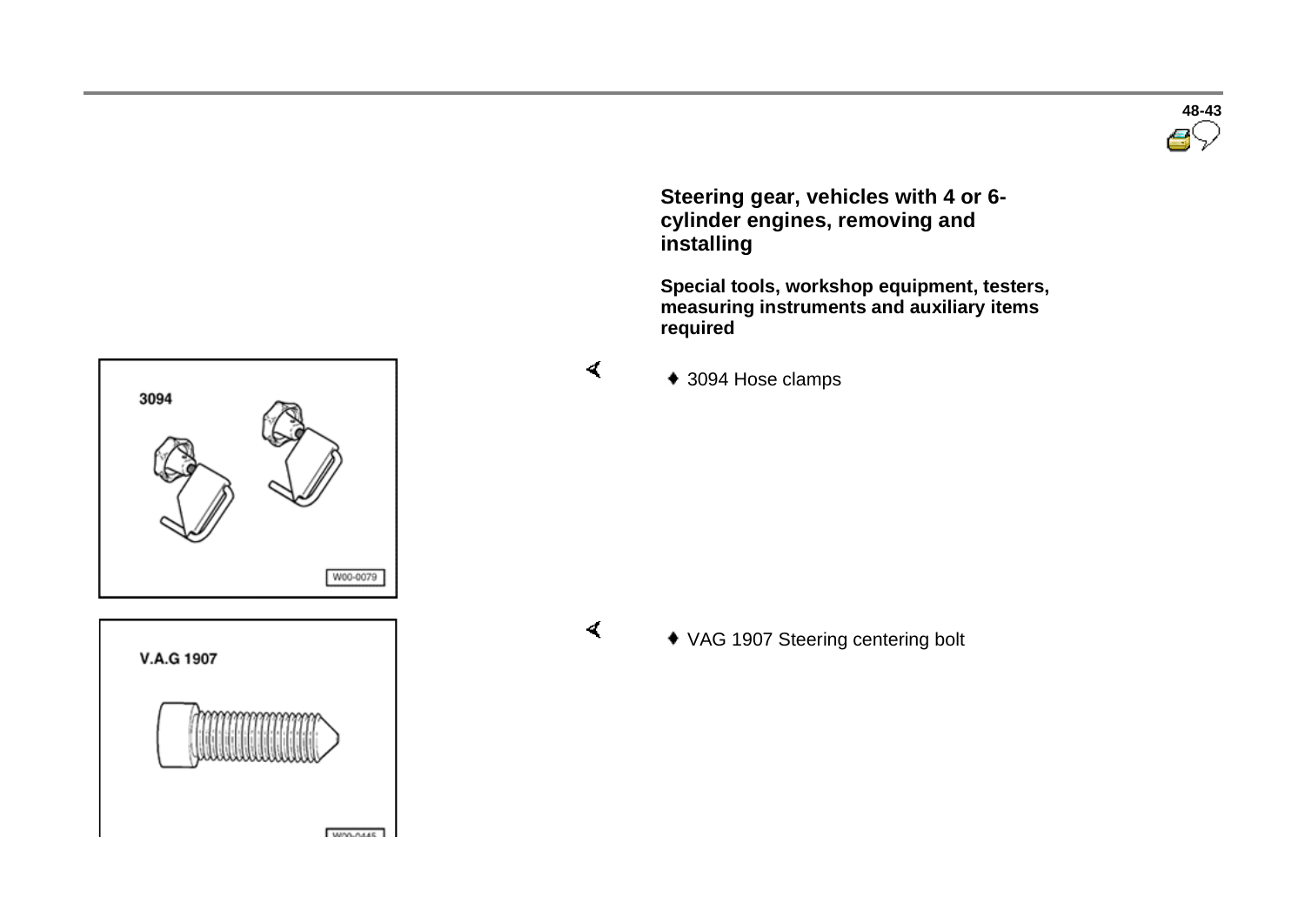# **48-44**

#### **Removing**

- Remove plenum chamber cover.
- Remove battery.
- Remove driver's side stowage compartment.
- Bring steering wheel to center position.
- Remove ignition key with steering wheel in center position.
- Move steering wheel slightly so that the steering lock engages.

#### *Note:*

 *If the steering wheel is turned excessively with the steering gear removed, the spiral spring for the airbag system may become over-wound and damaged.*

 **Secure steering column against moving apart. Securing steering column before**   $r$ emoval  $=$  **Page 48-21**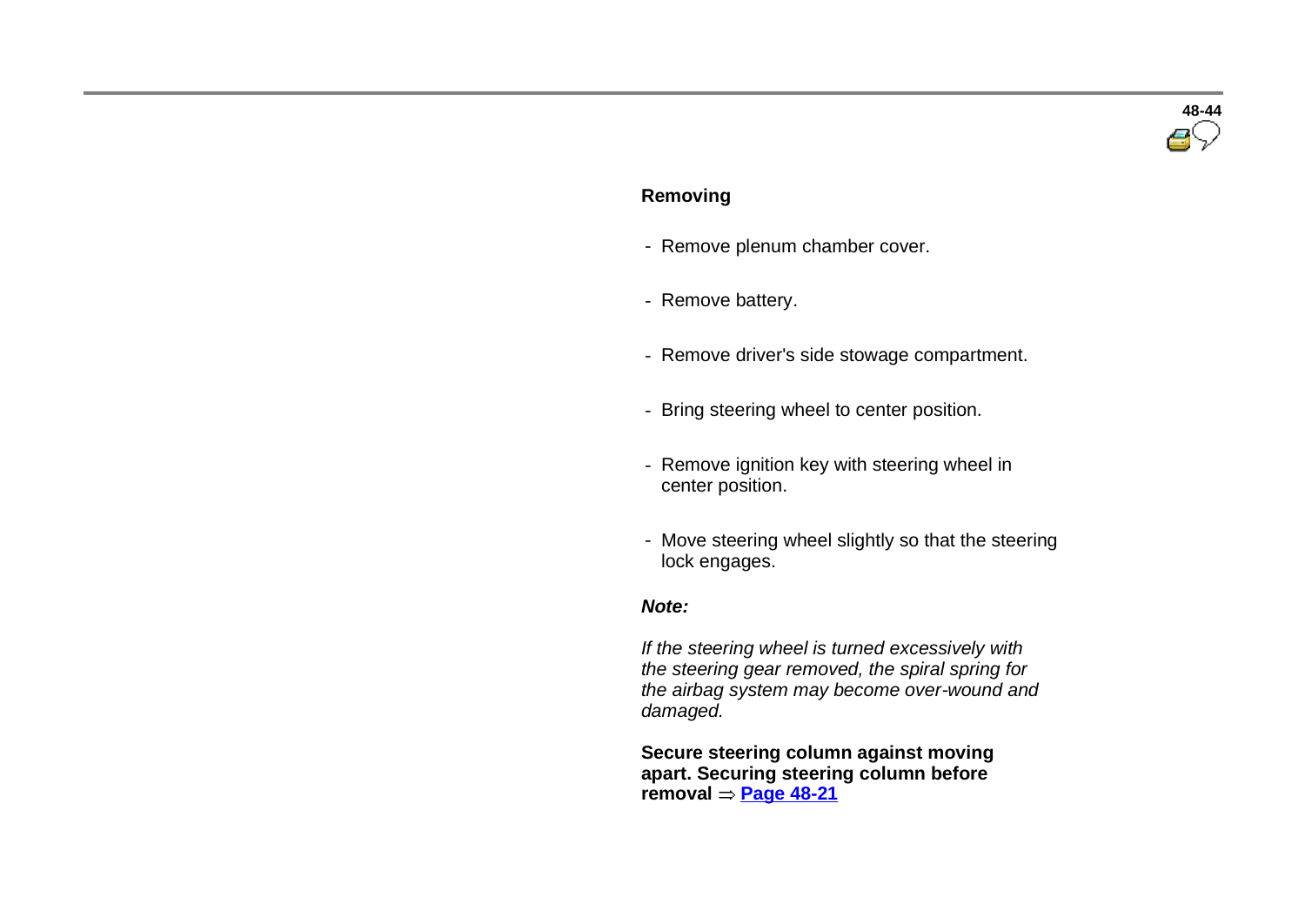

- Remove nut -1- on universal joint.

 $\blacktriangleleft$ 

 $\blacktriangleleft$ 

- Relieve tension on eccentric by turning tensioning bolt (Torx T50) clockwise and remove bolt.



- Swing universal joint away downward.
	- Pull boot out from bulkhead.
	- Remove front wheels.

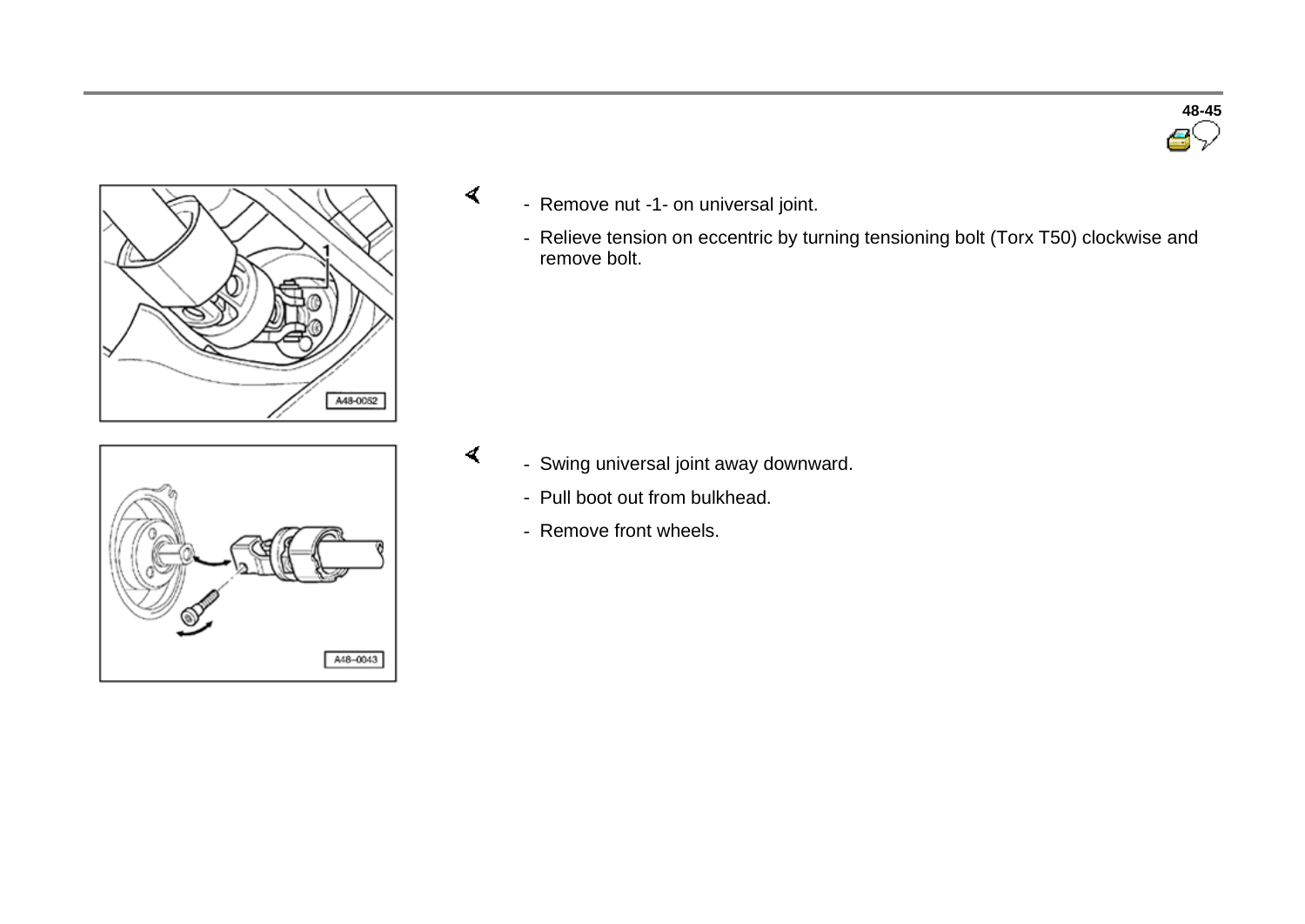



A40-0045 ٣5

 $\prec$ - Clamp off intake and return lines using hose clamps -3094-.

- $\blacktriangleleft$  - Remove hex bolt -3- and bolt -4-.
	- Pull out tie rod.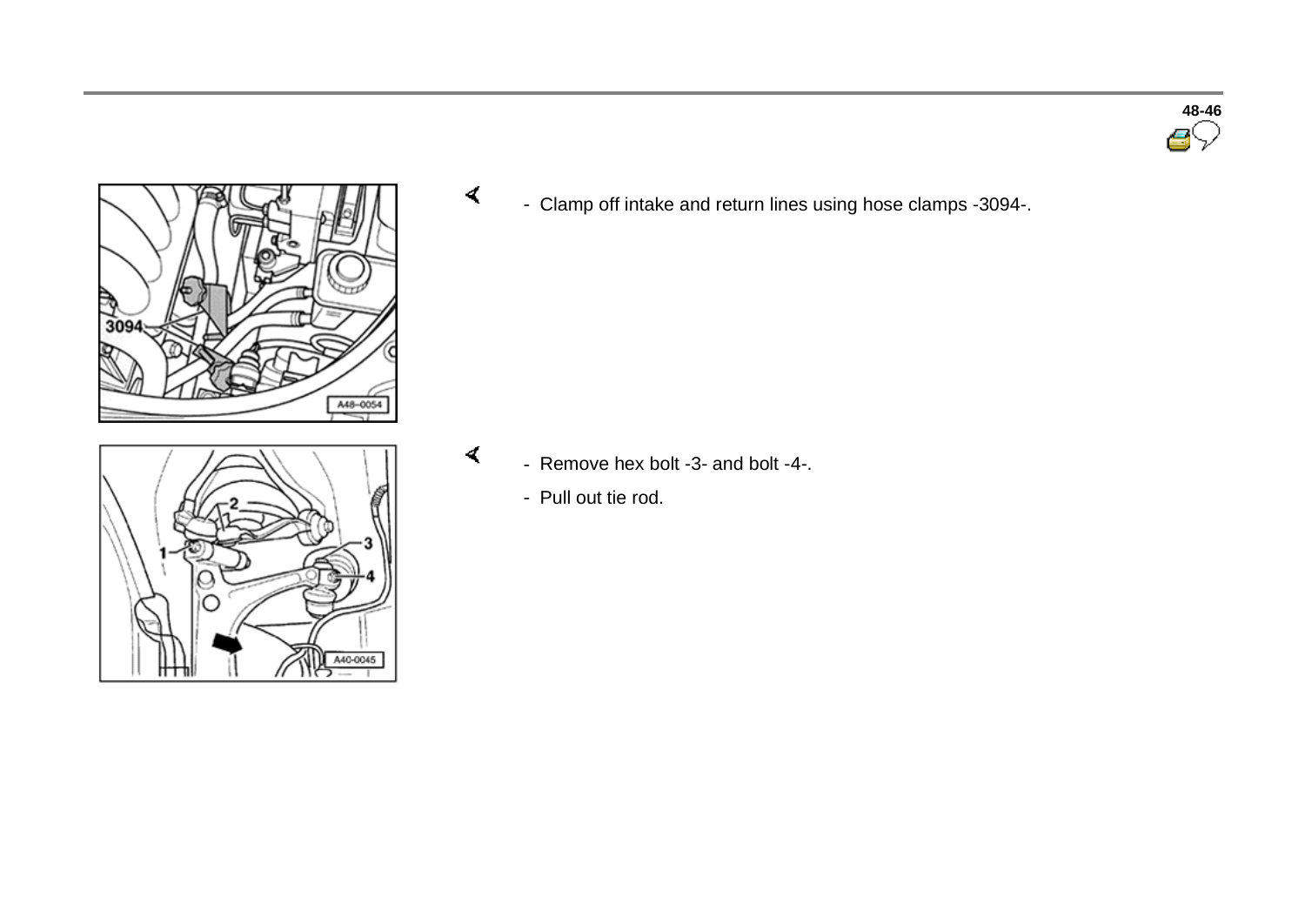



- Remove plastic nut -arrow-.

 $\prec$ 

 $\blacktriangleleft$ 

- Pry out clips and take out cover.
- Place oil tray under vehicle.

- Remove return line (22 mm AF) banjo bolt on steering gear.

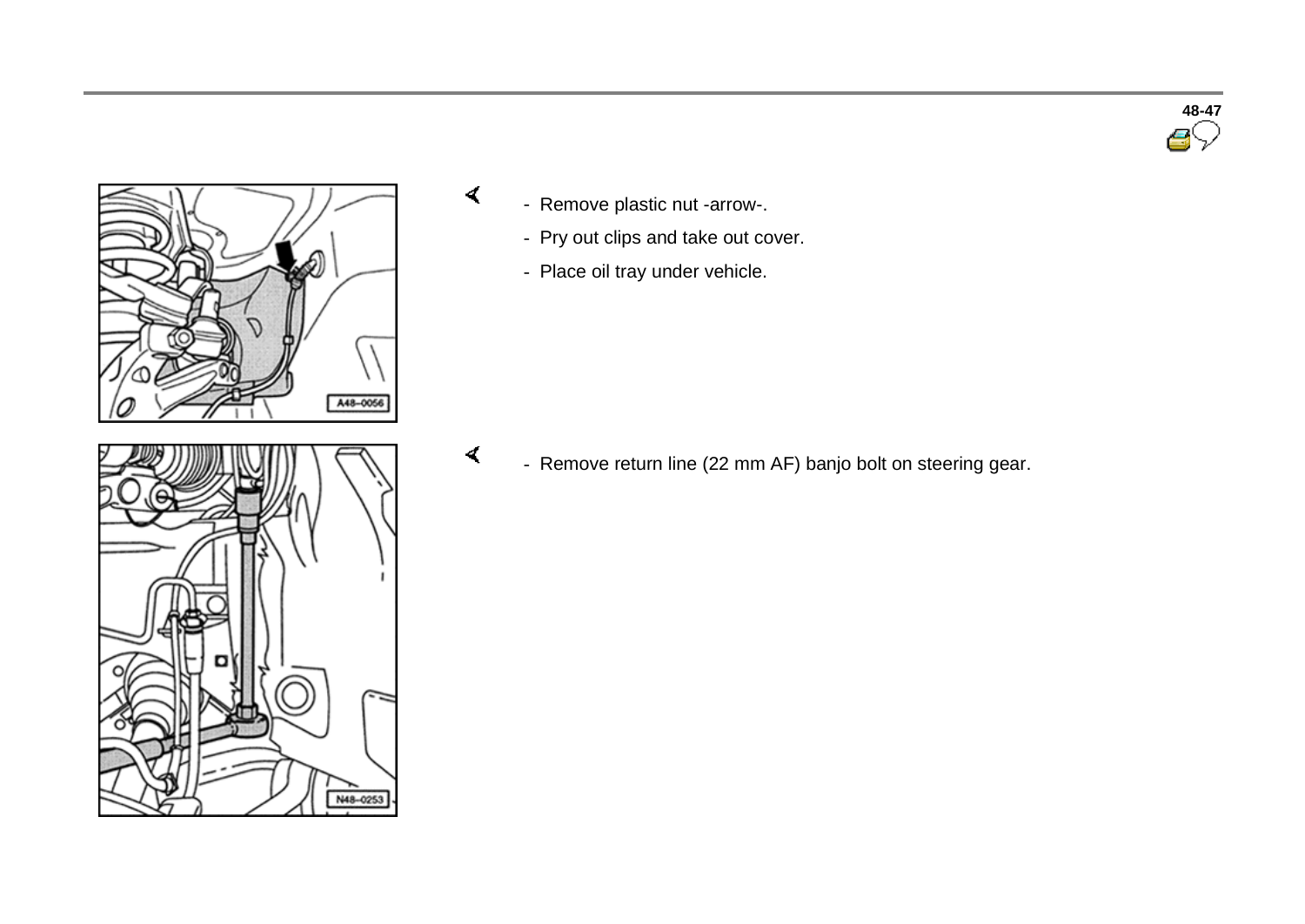



 $\overline{2}$ S. 3 A48-0059  $\prec$ - Remove pressure hose banjo bolt (19 mm AF) from steering gear.

- Remove steering gear bolts -1-, -2- and -3-.

 $\blacktriangleleft$ 

- Take out steering gear through left-hand wheel housing (second mechanic required).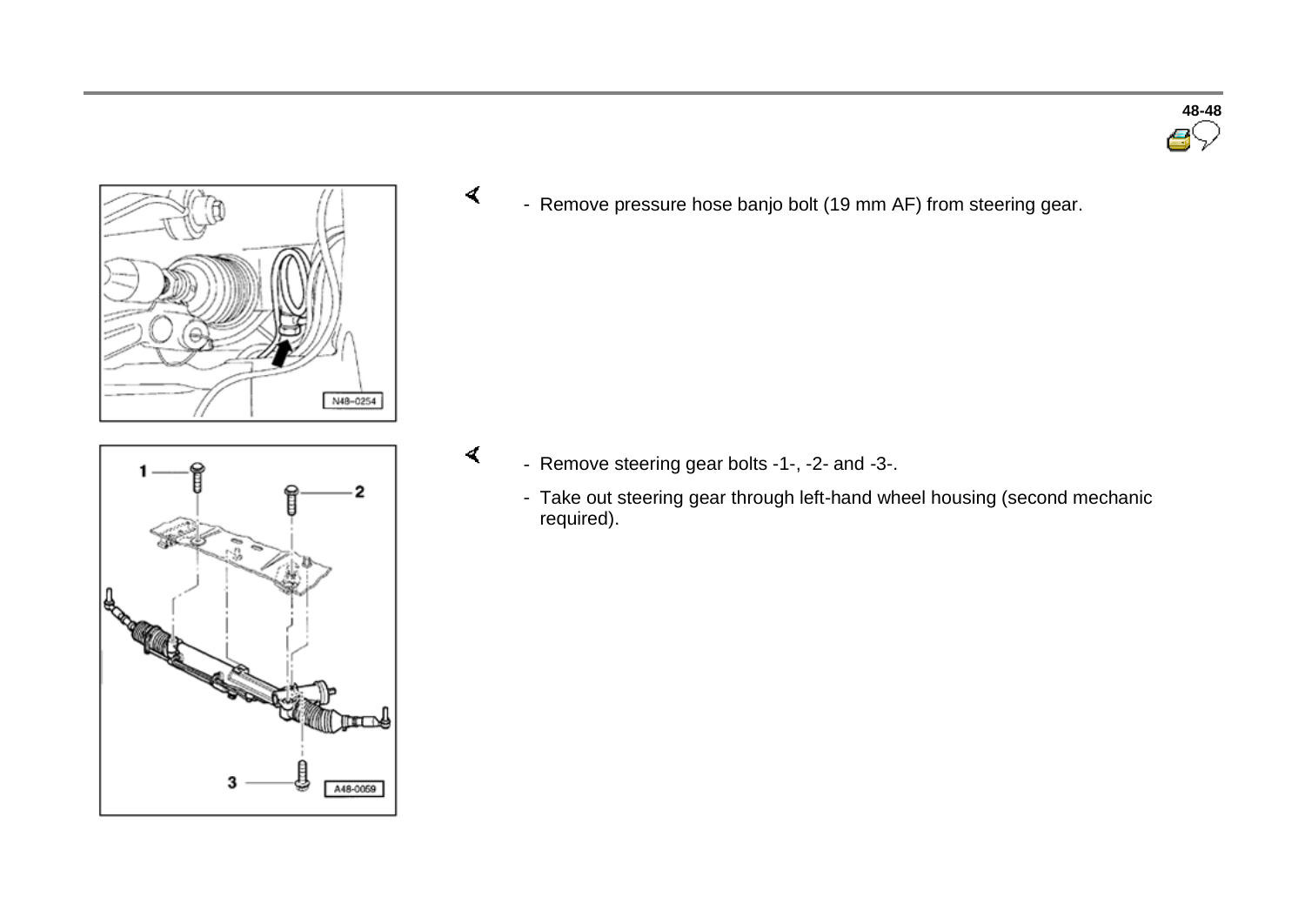



# **Installing**

 Centralize removed steering gear with -VAG 1907-.  $\prec$ 

Centering is also possible when steering gear is installed. But access is poor.

- To do this remove hex socket head bolt -1- on steering gear.
- Move rack until center marking on rack -arrow- aligns with threaded hole -2-.
- Screw in VAG 1907.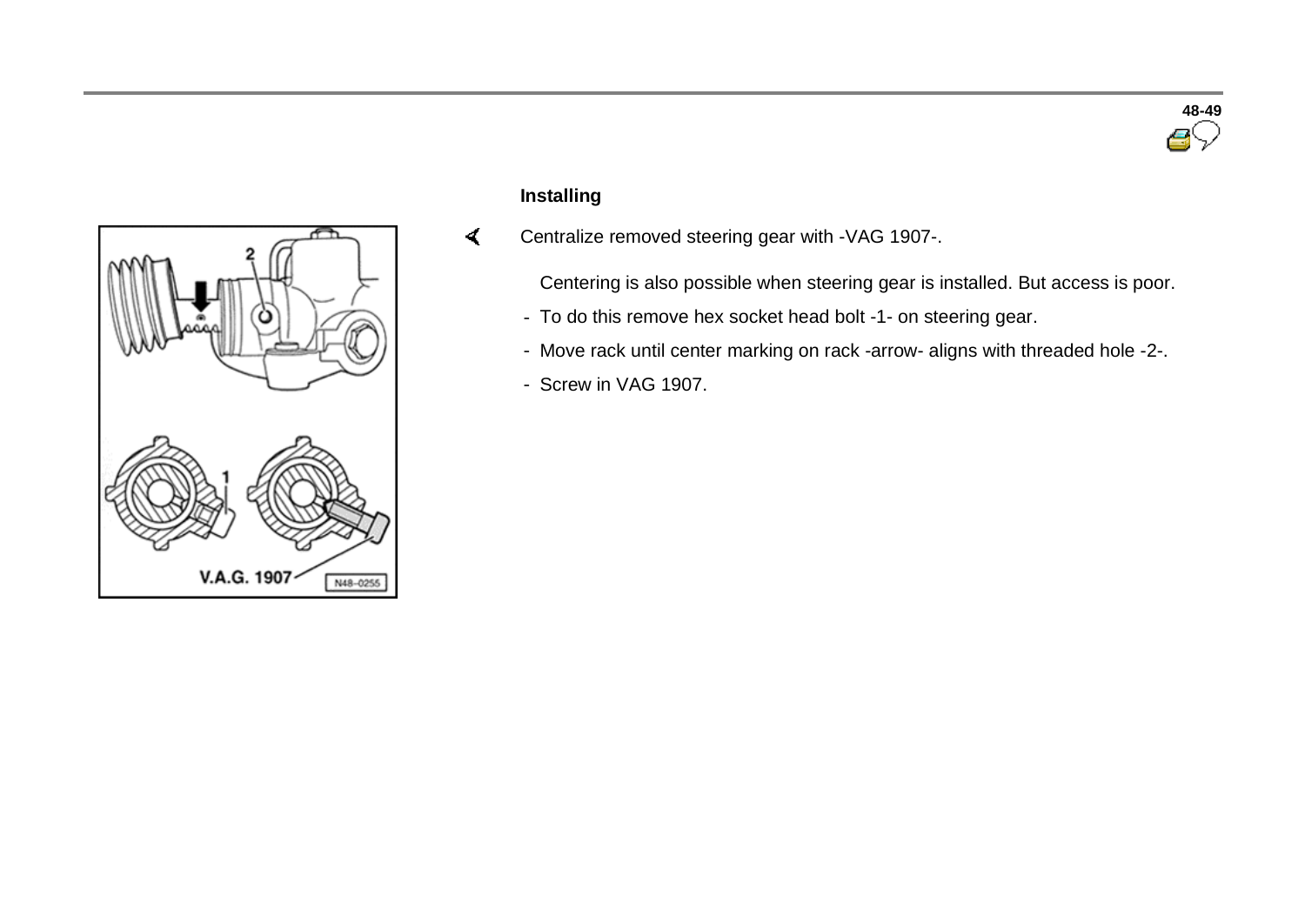

- Position steering gear on plenum chamber.

#### *Note:*

 $\sigma$ 

*Make sure that threads and bolt contact surfaces are oil and grease free!*

- Insert bolts -1- and -2- but do not tighten.
- Install bolt -3- and tighten  $=$  Page 48-36, item 1.
- Now tighten bolts -1- and -2  $\Rightarrow$  Page 48-36, item 1.
- Install return hose and tighten 22 mm AF banjo bolt  $=$  Page 48-37, item 15.
- Install pressure hose and tighten 19 mm AF banjo bolt  $\Rightarrow$  Page 48-37, item 13.
- Install boot in bulkhead.

Take care not to damage boot when installing.

- Turn steering wheel to center position, if not already done.
- Insert tensioning bolt (Torx T50) and tension counterclockwise.

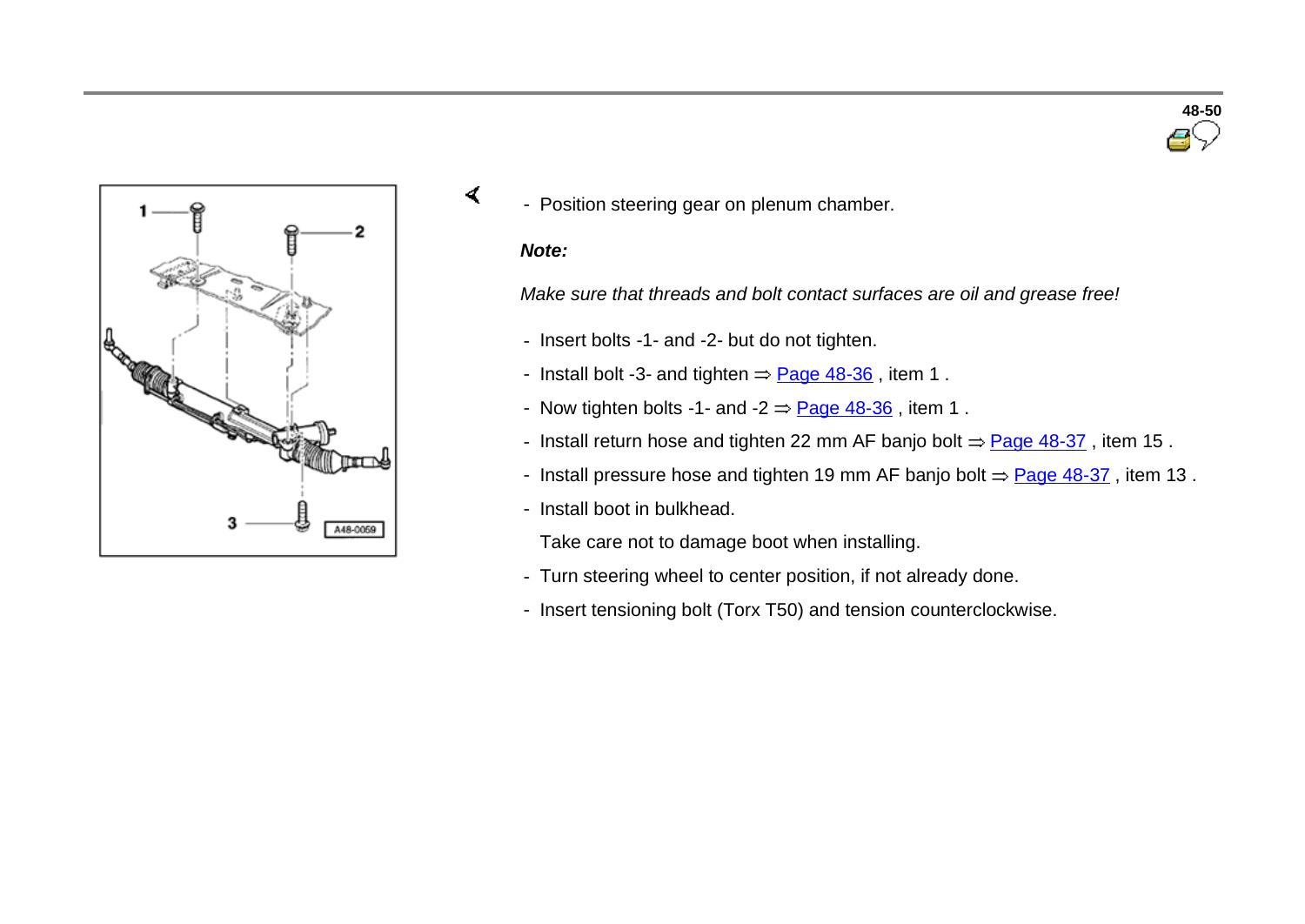

- Tighten hex nut of tensioning bolt (Torx T50)  $\Rightarrow$ Page 48-36 , item 5 .
- Now remove tool -VAG 1907- from steering gear.
	- 1 hex socket head bolt

 $\blacktriangleleft$ 

- 2 Threaded hole in steering gear
- Seal steering gear with hex socket head bolt -1-; tightening torque  $\Rightarrow$  Page 48- $65$ , item 9 and  $=$  Page 48-69, item 19.
- Install universal joint to steering pinion.
- Remove steering column assembly aid.
- Install driver's side stowage compartment.
- Install wheel housing cover.
- After completely installing steering gear remove hose clamps -3094-.
- Turn ignition key to position "ignition off".
- Install battery and enter code for radio if necessary.
- Install noise insulation tray.
- Install wheel and tighten  $=$  Page 44-1.

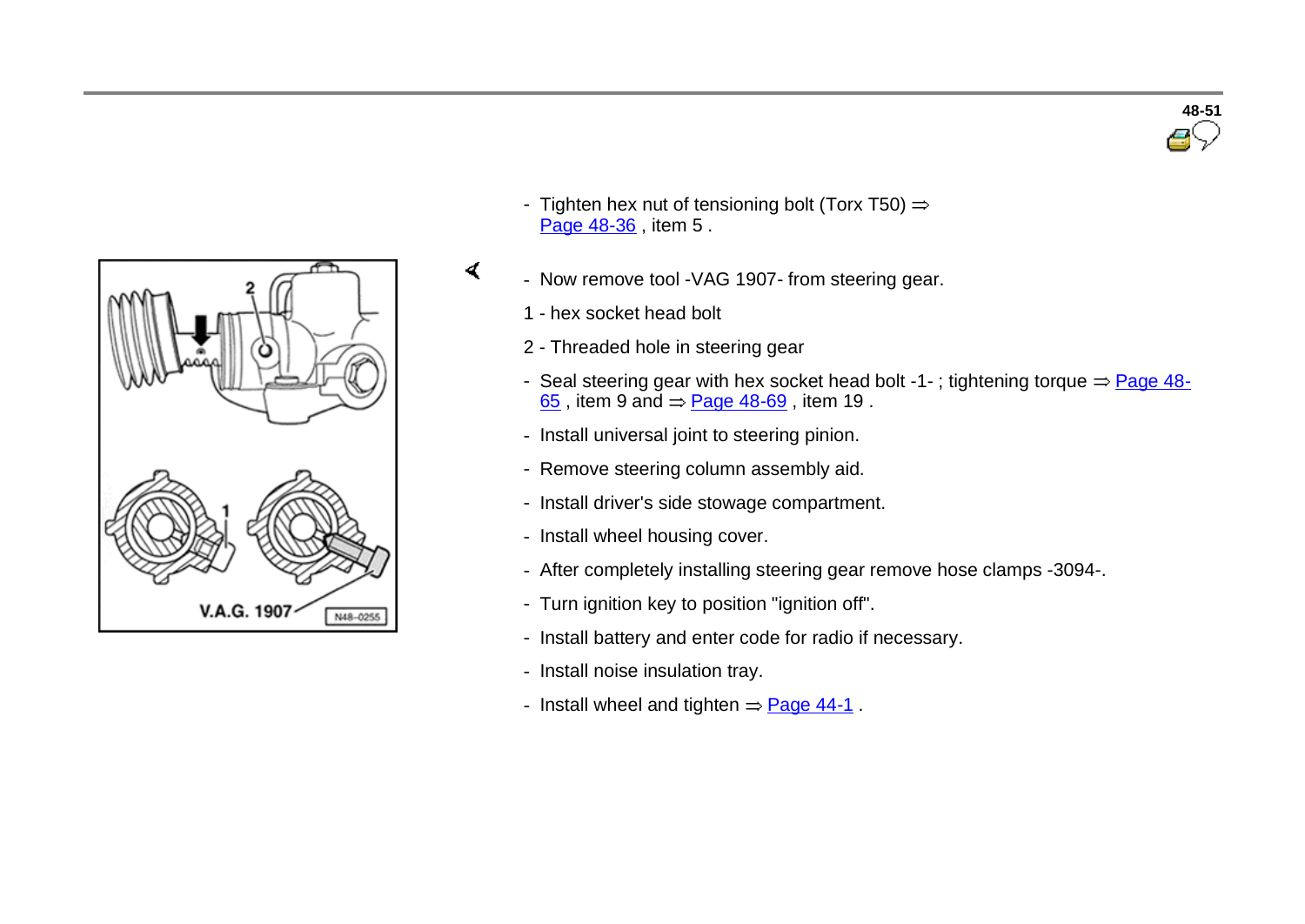

- Check hydraulic oil  $=$  Page 48-70 .
- Check steering system for leaks  $=$  Page 48-73 .
- Bleed steering system  $=$  Page 48-72.

 After installing check position of steering wheel during a test drive.

If steering wheel is not in straight ahead position the front axle tracking must be checked and if necessary adjusted!

- Check toe adjustment  $=$  Page 44-2.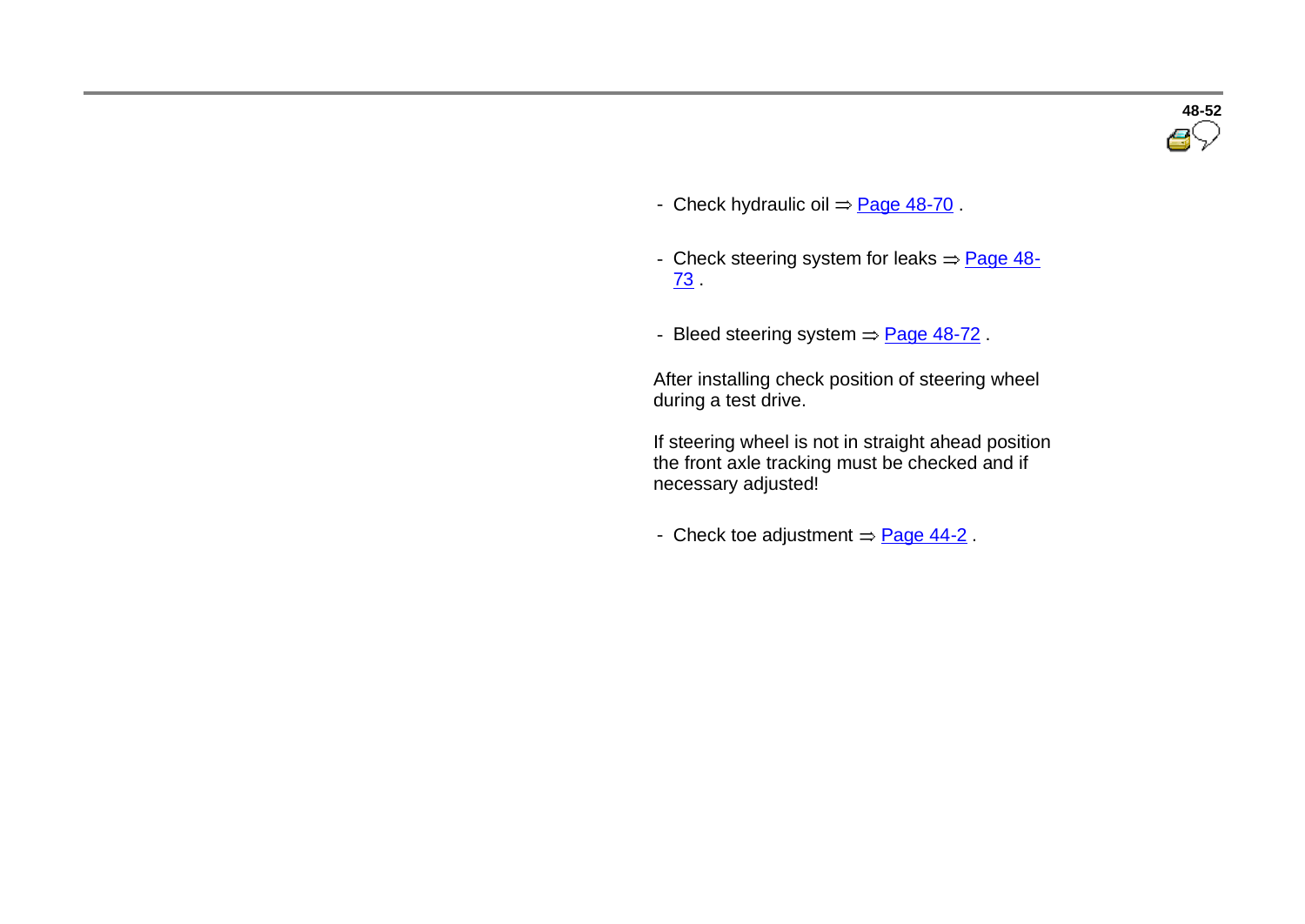

 **Steering gear, vehicles with 8-cylinder engines, removing and installing**

 **Special tools, workshop equipment, testers, measuring instruments and auxiliary items required** 



 $\blacktriangleleft$ 

 $\blacktriangleleft$ 

◆ 3094 Hose clamps



3094

VAG 1907 Steering centering bolt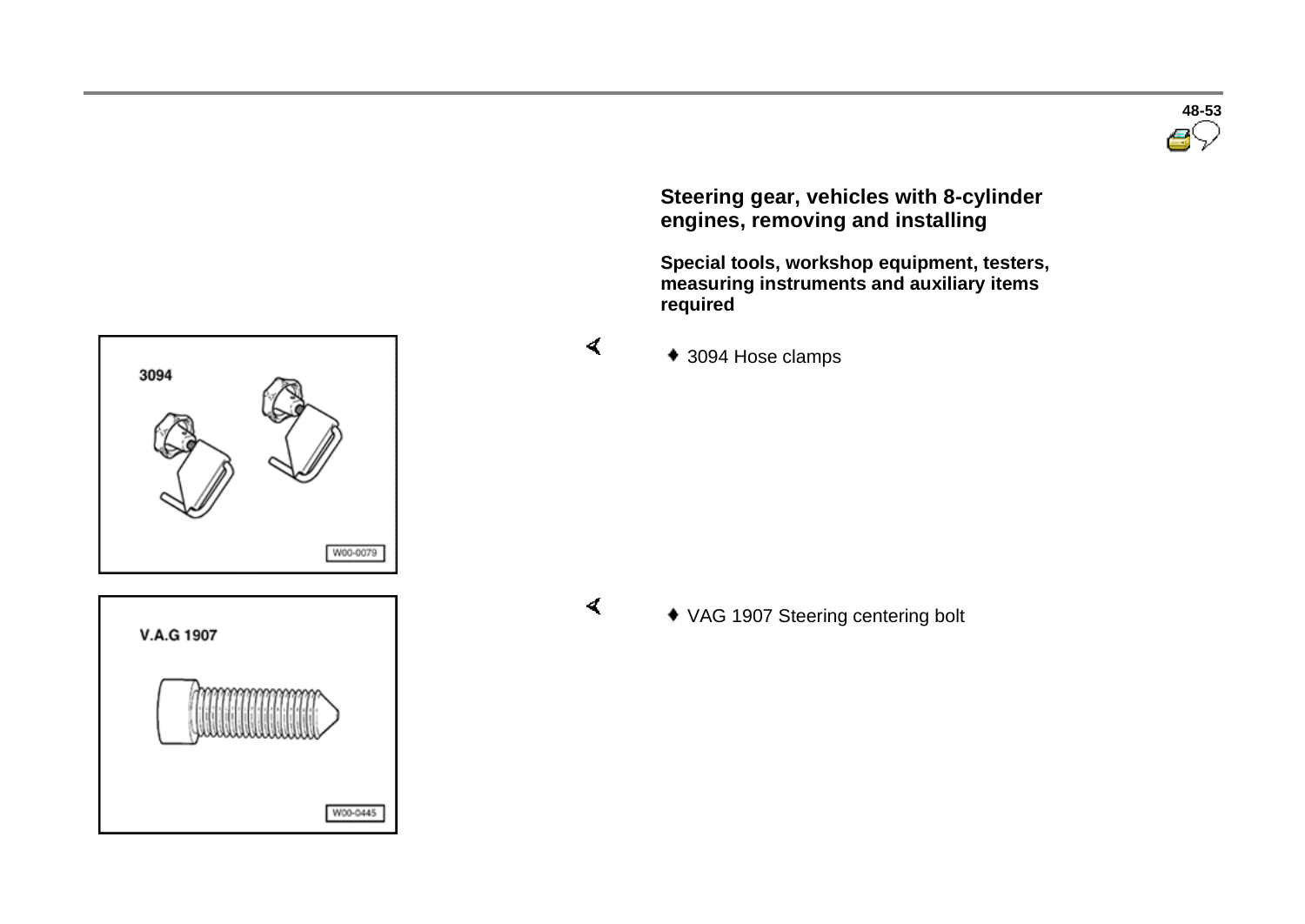# **48-54**

#### **Removing**

- Remove plenum chamber cover.
- Remove battery.
- Remove driver's side stowage compartment.
- Bring steering wheel to center position.
- Remove ignition key with steering wheel in center position.
- Move steering wheel slightly so that the steering lock engages.

#### *Note:*

 *If the steering wheel is turned excessively with the steering gear removed, the spiral spring for the airbag system may become over-wound and damaged.*

 **Secure steering column against moving apart. Securing steering column before**   $r$ emoval  $=$  **Page 48-21**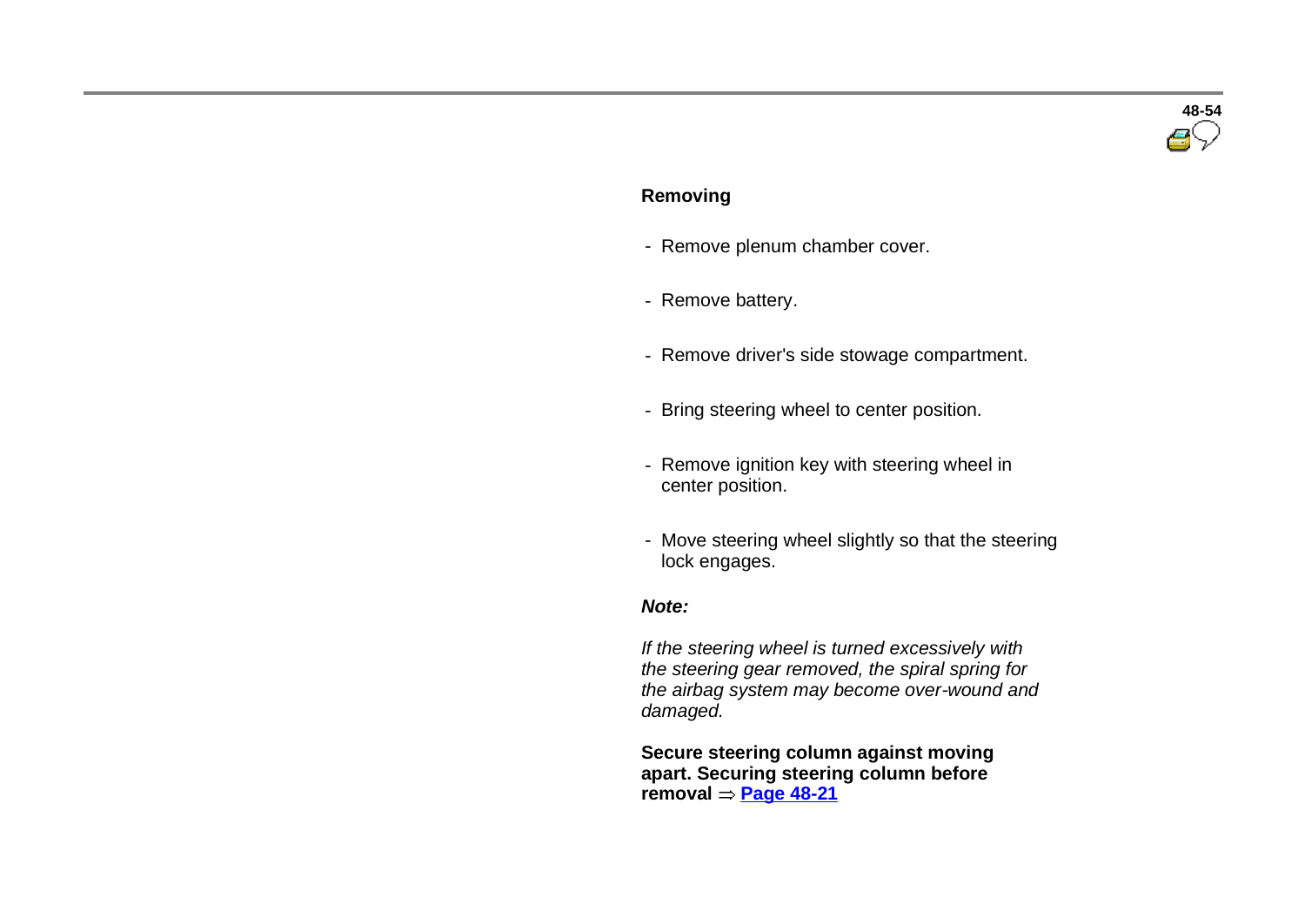

- Remove nut -1- on universal joint.

 $\blacktriangleleft$ 

 $\blacktriangleleft$ 

- Relieve tension on eccentric by turning tensioning bolt (Torx T50) clockwise and remove bolt.



- Swing universal joint away downward.
	- Pull boot out from bulkhead.
	- Remove noise insulation tray.
	- Remove front wheels.

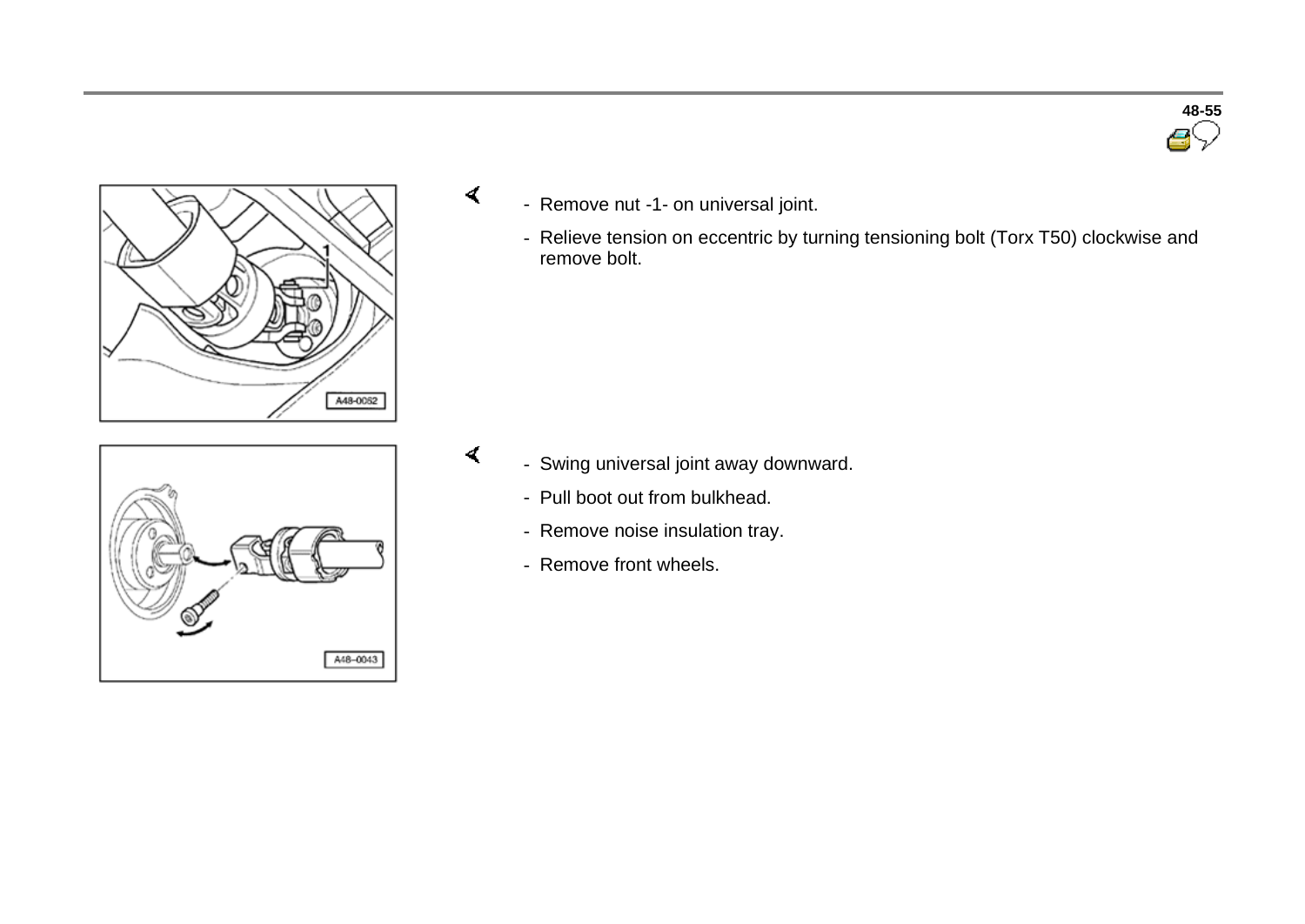





 $\prec$ - Clamp off intake and return lines using hose clamps -3094-.

- $\blacktriangleleft$  - Remove hex bolt -3- and bolt -4-.
	- Pull out tie rod ball joint.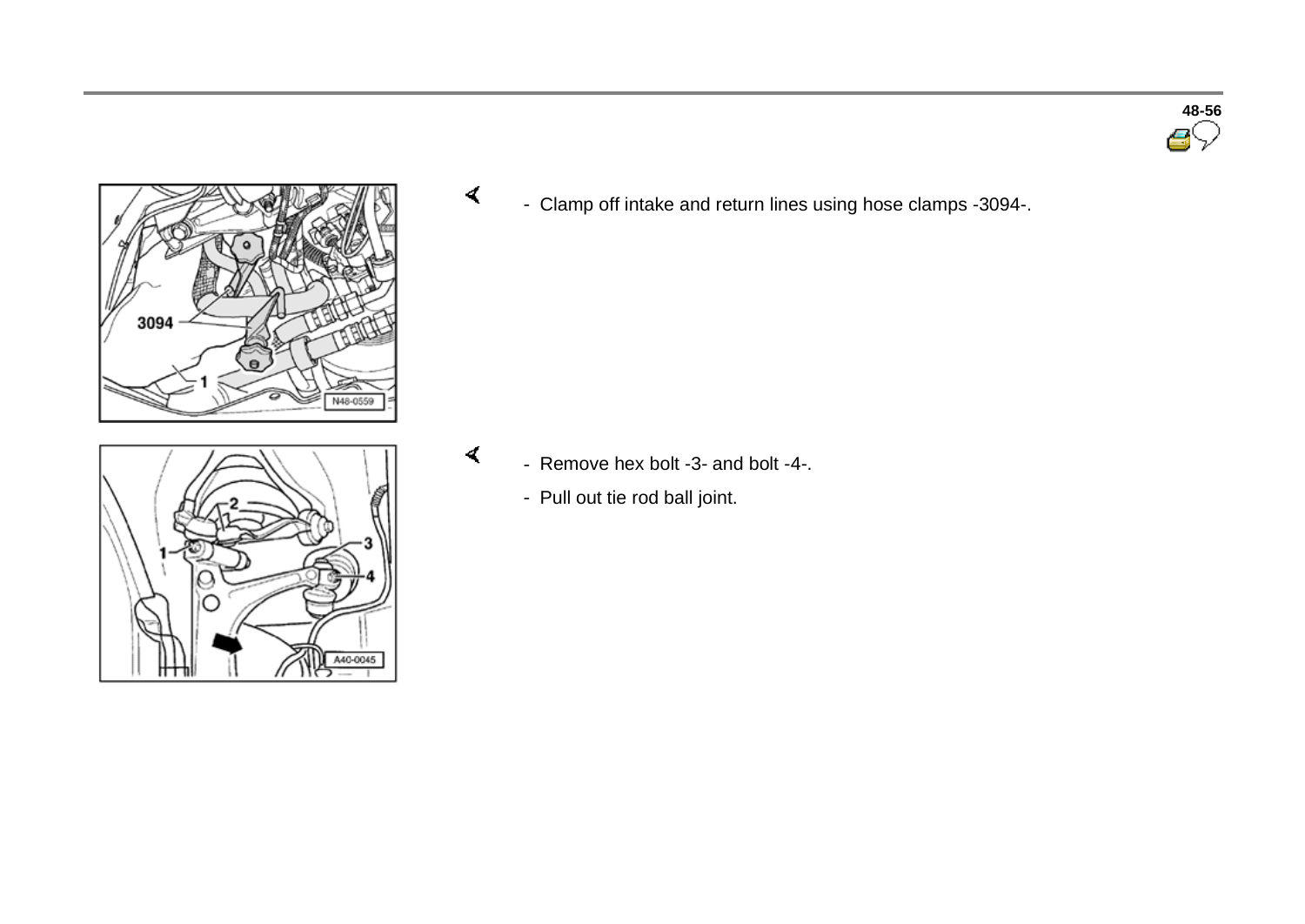



- Remove panel nut -arrow-.

 $\sigma$ 

- Pry out clips and take out cover.
- Place oil tray under vehicle.
- Remove return line banjo bolt (22 mm AF) from steering gear.



 $\blacktriangleleft$ - Remove pressure hose banjo bolt (19 mm AF) from steering gear.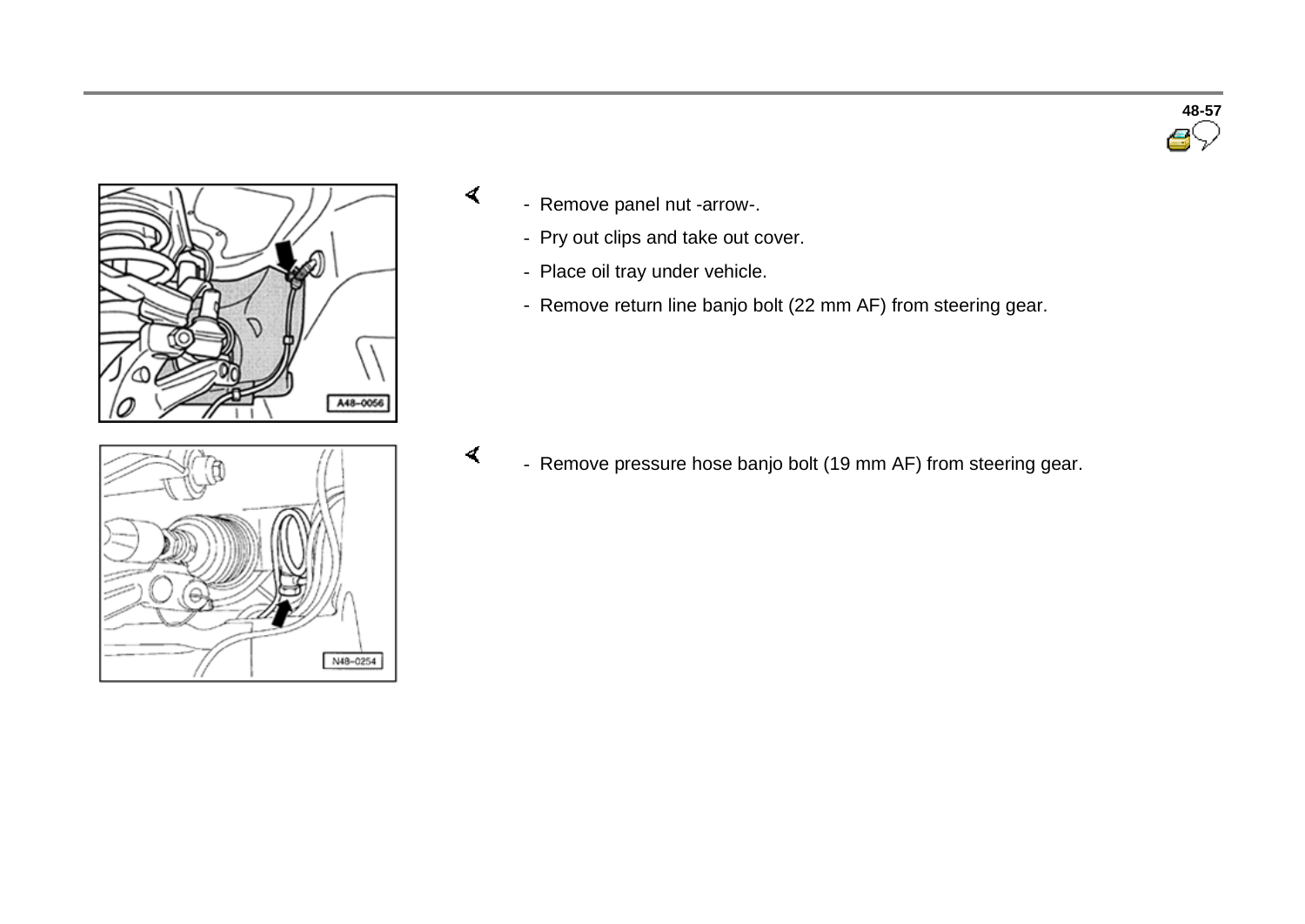



- Remove steering gear bolts -1- and -2- in plenum chamber.

- Remove complete left transmission support.

*Repair Manual, Manual Transmission, Repair Group 34; Removing and installing transmission*

*Repair Manual, 5 Spd. Automatic Transmission 01V Front Wheel Drive, Repair Group 37; Removing and installing left and right transmission supports*



- Remove steering gear securing bolt -arrow-.

#### *Note:*

 $\sigma$ 

 $\blacktriangleleft$ 

*The bolt -arrow- is accessible only through a recess in heat shield between oxygen sensor -1- and front exhaust pipe -2-.*

3 - Subframe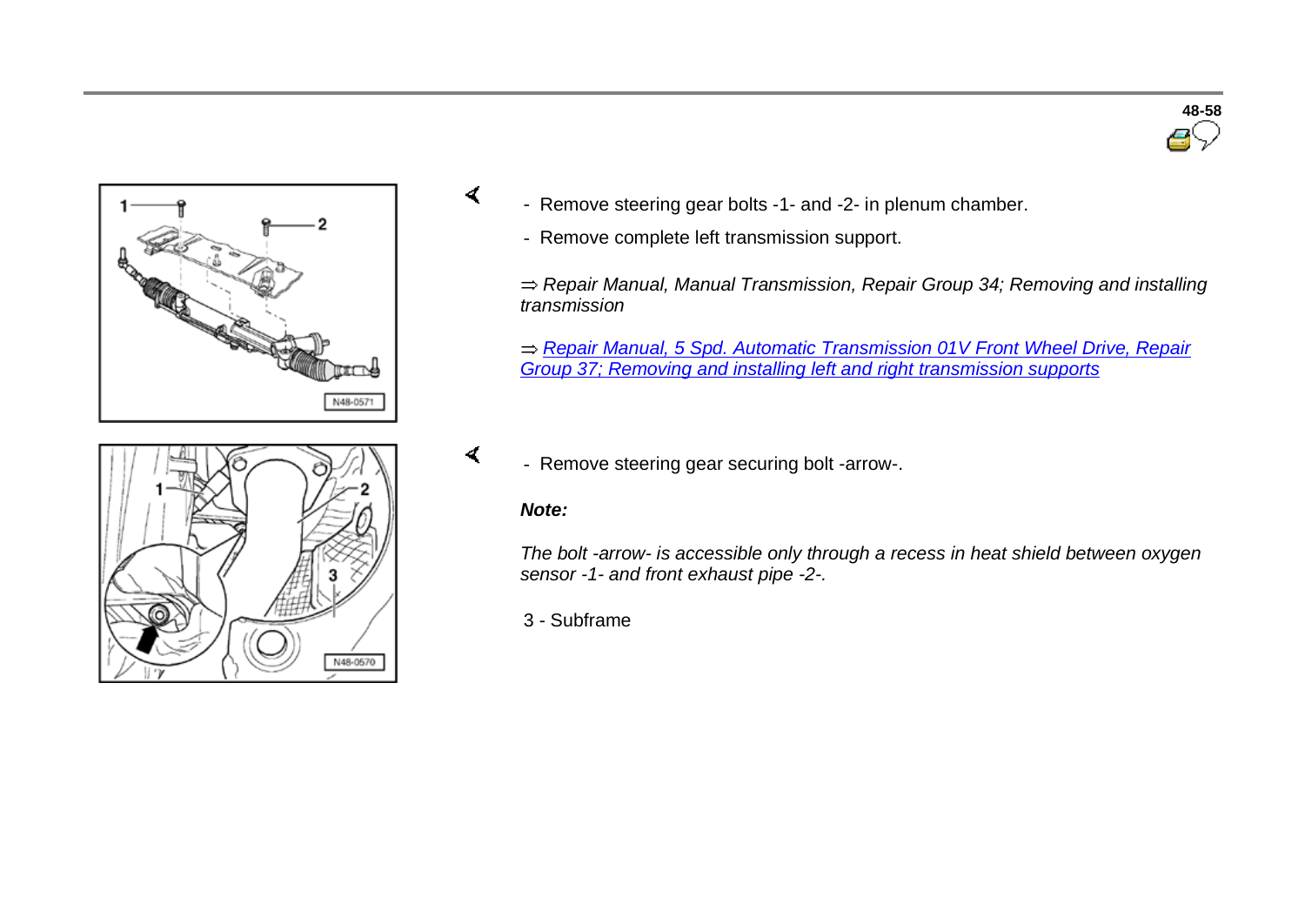

#### **Two mechanics are required for the next work steps**

- Guide steering gear as far as possible to left over wheel bearing housing and turn 90° counterclockwise.
- Guide steering gear as far as possible to left and turn again 90 $\degree$  counterclockwise.
- Take out steering gear.

#### **Installing**

 $\blacktriangleleft$ Centralize removed steering gear with -VAG 1907-.

Centering is also possible when steering gear is installed. But access is poor.

- To do this remove hex socket head bolt -1- on steering gear.
- Move rack until center marking on rack -arrow- aligns with threaded hole -2-.
- Screw in VAG 1907.

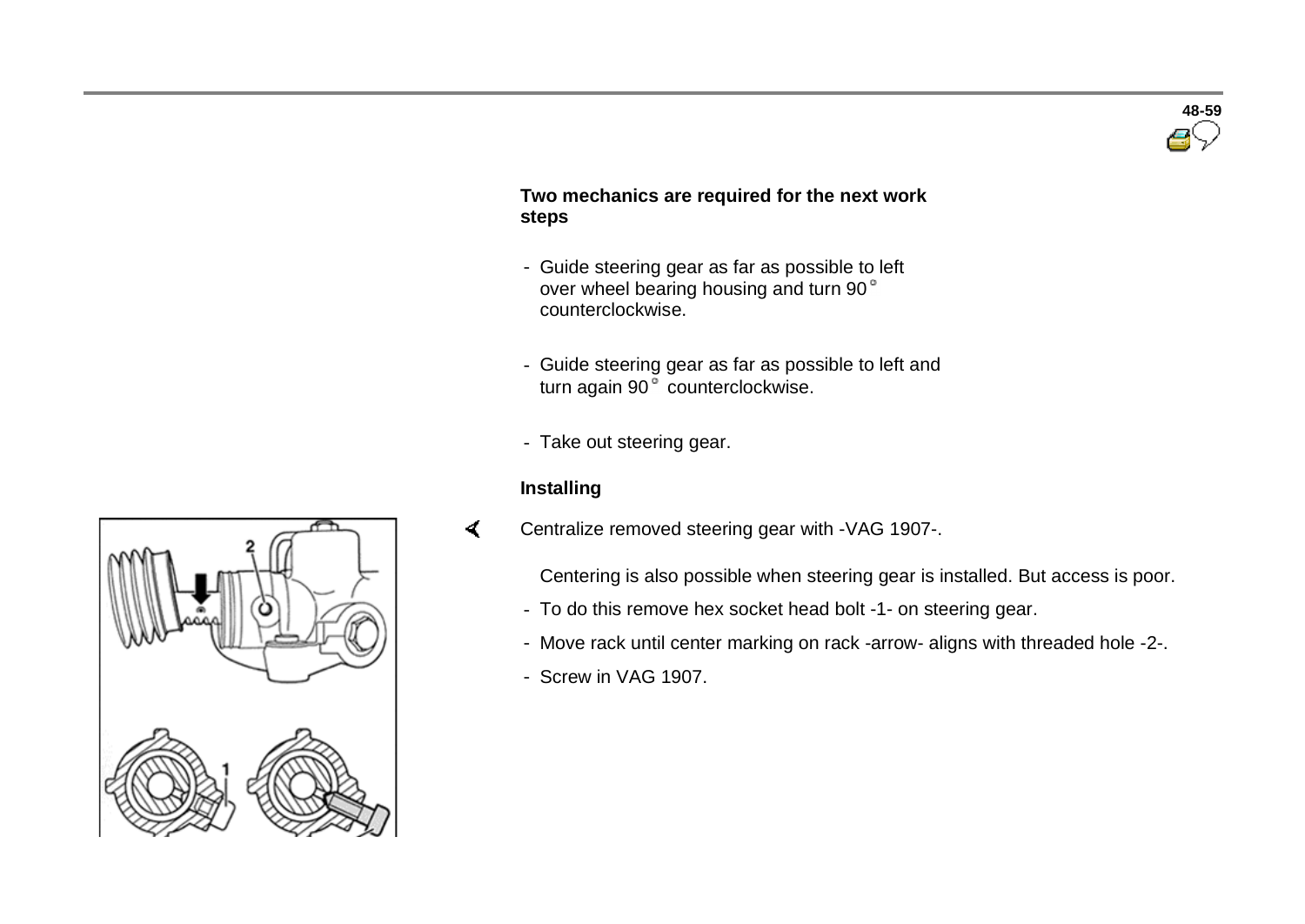



**48-60**

- Position steering gear on plenum chamber.

#### *Note:*

 $\sigma$ 

*Make sure that threads and bolt contact surfaces are oil and grease free!*

- Insert bolts -1- and -2- but do not tighten.



 $\blacktriangleleft$ - Install bolt -arrow- and tighten  $\Rightarrow$  Page 48-36, item 1.

#### *Note:*

*The bolt -arrow- is accessible only through a recess in heat shield between Heated Oxygen Sensor (HO2S) -1- and front exhaust pipe -2-.*

3 - Subframe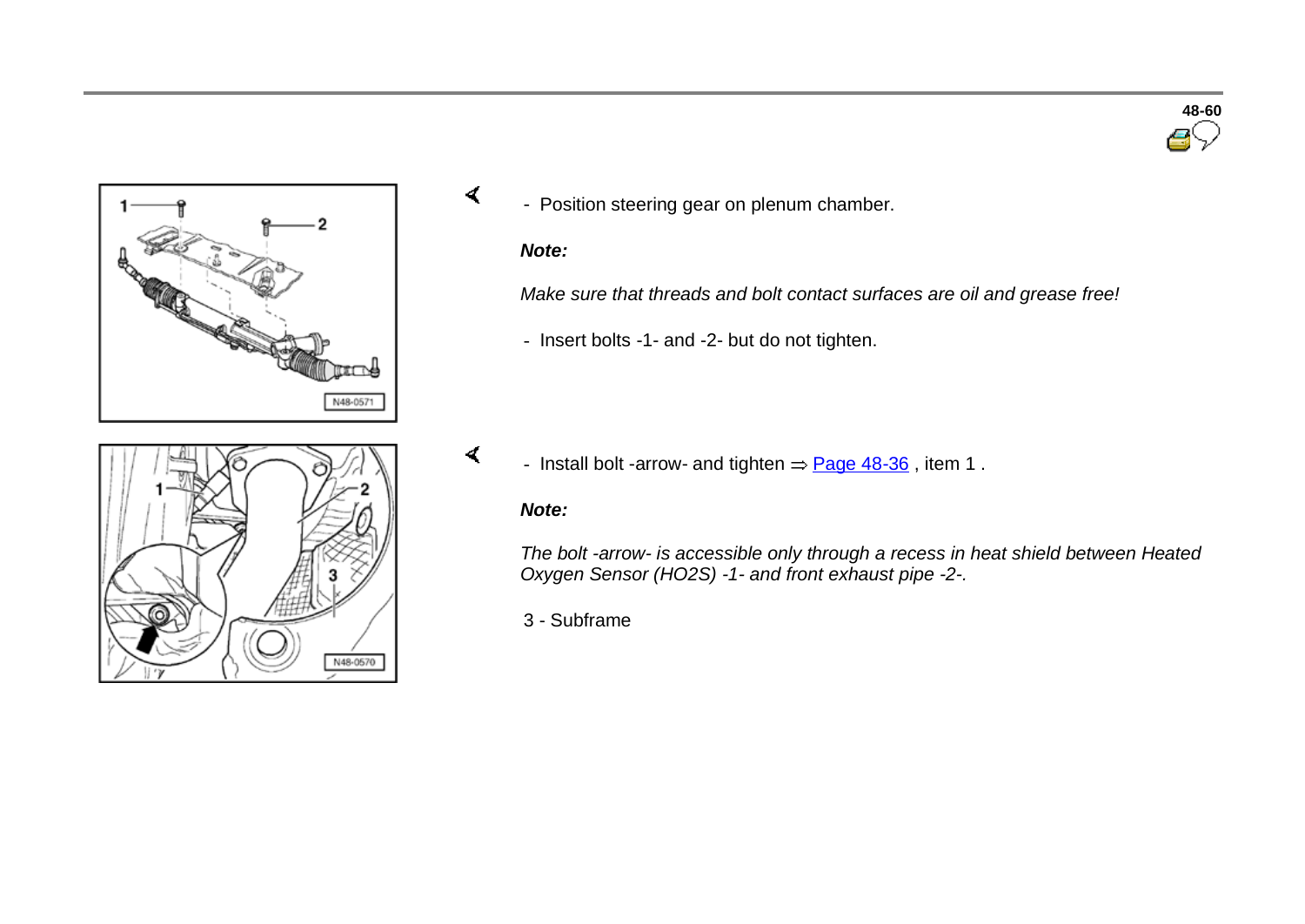

- Now tighten bolts -1- and -2- $=$  Page 48-36, item 1 .
- Install return hose and tighten 22 mm AF banjo bolt  $=$  Page 48-37, item 15.
- Install pressure hose and tighten 19 mm AF banjo bolt  $=$  Page 48-37, item 13.
- Install boot in bulkhead.
	- Take care not to damage boot when installing.
- Turn steering wheel to center position, if not already done.
- Insert tensioning bolt (Torx T50) and tension counterclockwise.
- Tighten hex nut of tensioning bolt (Torx T50)  $\Rightarrow$ Page 48-36, item 5.
- Now remove tool -VAG 1907- from steering gear.
	- 1 Hex socket head bolt

 $\blacktriangleleft$ 

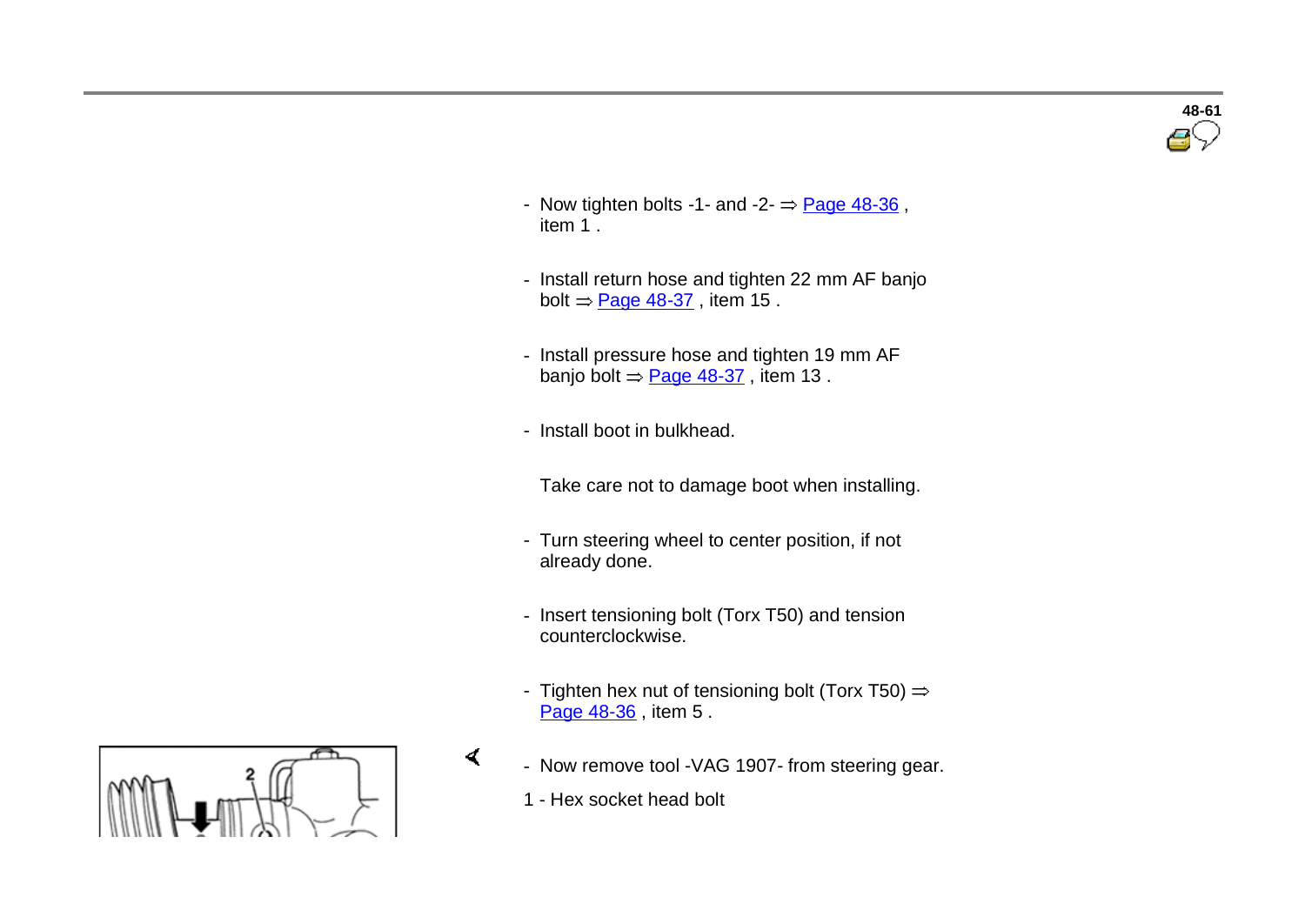- 2 Threaded hole in steering gear
- Seal steering gear with hex socket head bolt -1-; tightening torque  $\Rightarrow$  Page 48- $\underline{65}$  , item 9 and  $\Rightarrow$  Page 48-69 , item 19 .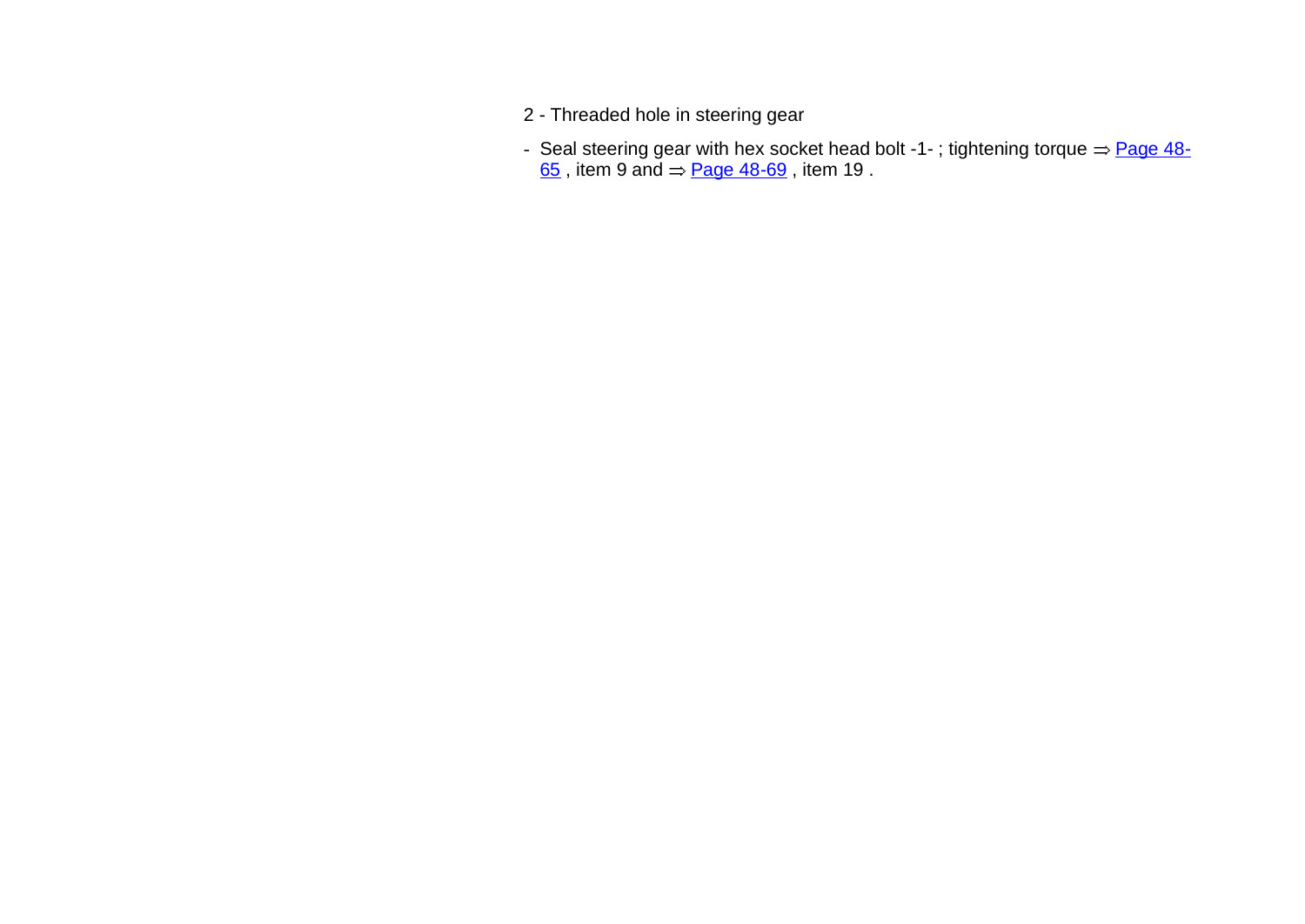- Install universal joint to steering pinion.
- Remove steering column assembly aid.
- Install driver's side stowage compartment.
- Install wheel housing cover.
- After completely installing steering gear remove hose clamps -3094-.
- Turn ignition key to position "ignition off".
- Install battery and enter code for radio if necessary.
- Install noise insulation tray.
- Install wheel and tighten  $=$  Page 44-1.
- Check hydraulic oil  $=$  Page 48-70.
- Check steering system for leaks  $=$  Page 48-73 .